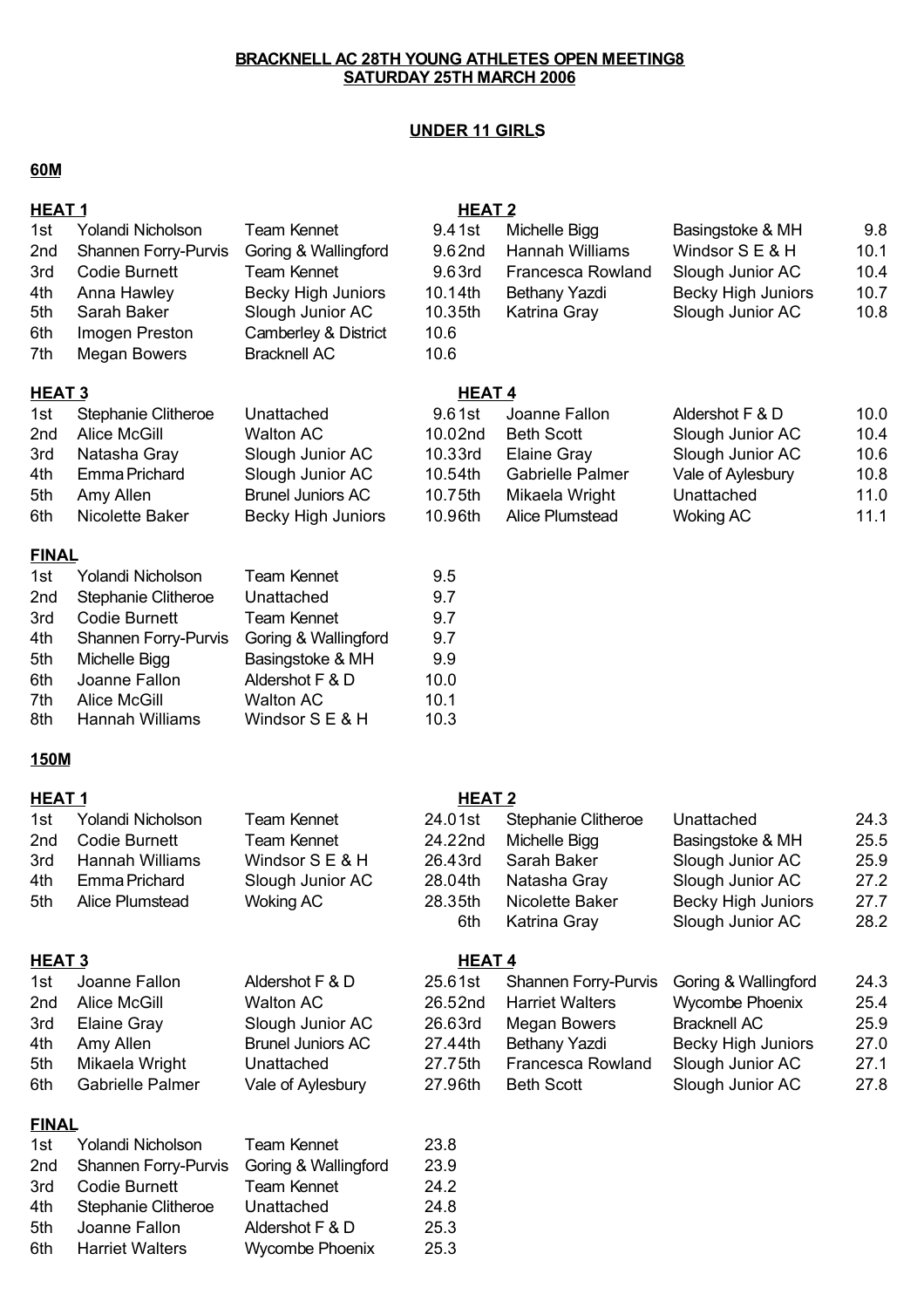#### **UNDER 13 GIRLS**

### **80M**

| <b>HEAT1</b>      |                               |                      | <b>HEAT 2</b>  |                                             |                           |      |
|-------------------|-------------------------------|----------------------|----------------|---------------------------------------------|---------------------------|------|
| 1st               | Sarah Heyworth                | Reading AC           | 11.31st        | Rebecca Curtis-Harris                       | Basingstoke & MH          | 11.5 |
| 2 <sub>nd</sub>   | Sophie Papps                  | <b>Bracknell AC</b>  | 11.62nd        | Alice Rogers                                | Wycombe Phoenix           | 11.8 |
| 3rd               | <b>Charlotte Gibbs</b>        | Reading AC           | 12.03rd        | Laura Toft                                  | <b>Bracknell AC</b>       | 12.7 |
| 4th               | <b>Hayley Rowsell</b>         | Windsor S E & H      | 12.44th        | <b>Ashleigh Roberts</b>                     | Reading AC                | 12.8 |
| 5th               | Georgie Haynes                | Slough Junior AC     | 12.55th        | Jane Bird                                   | Camberley & District      | 13.4 |
| 6th               | Smruthi Chandrasekar          | Dr Challoner's High  | 12.66th        | Amy Sturgess                                | Reading AC                | 13.7 |
| 7th               | Sarah Cahill                  | <b>Bracknell AC</b>  | 15.0           |                                             |                           |      |
| HEAT <sub>3</sub> |                               |                      | <b>HEAT4</b>   |                                             |                           |      |
| 1st               | Karimah Muhammad              | Windsor S E & H      | 11.41st        | Adetutu Awoyemi                             | Windsor S E & H           | 12.4 |
| 2 <sub>nd</sub>   | <b>Bethany Nixon</b>          | <b>Bracknell AC</b>  | 12.52nd        | <b>Katherine Callacher</b>                  | <b>Bracknell AC</b>       | 12.4 |
| 3rd               | <b>Isabel Alsina-Reynolds</b> | Reading AC           | 12.83rd        | <b>Charlotte King</b>                       | <b>Bracknell AC</b>       | 13.0 |
| 4th               | Jade Ackary                   | <b>Bracknell AC</b>  | 13.14th        | <b>Chloe Marsh</b>                          | Reading AC                | 13.0 |
| 5th               | <b>Charlotte Cutland</b>      | Camberley & District | 13.45th        | Simone Pilgrim                              | Slough Junior AC          | 14.0 |
| HEAT <sub>5</sub> |                               |                      | <b>HEAT 6</b>  |                                             |                           |      |
| 1st               | <b>Sigourney Akers</b>        | Reading AC           | 11.91st        | Taylor Richardson-ColerCamberley & District |                           | 12.4 |
| 2nd               | Abi Neate                     | Guildford & Godalmin | 12.42nd        | Eleanor Henderson                           | Eastleigh & District      | 12.9 |
| 3rd               | <b>Molly Aspinall</b>         | Reading AC           | 12.53rd        | <b>Charlotte Humphries</b>                  | <b>Becky High Juniors</b> | 13.7 |
| 4th               | <b>Gemma Burnett</b>          | <b>Team Kennet</b>   | 13.14th        | Phoebe Hitchcock                            | <b>Woking AC</b>          | 13.8 |
| 5th               | <b>Katie Allen</b>            | <b>Bracknell AC</b>  | 13.55th        | Rebecca Johnson                             | <b>Bracknell AC</b>       | 14.3 |
| 6th               | <b>Charlotte Key</b>          | Windsor S E & H      | 13.8           |                                             |                           |      |
| <b>HEAT 7</b>     |                               |                      | <b>HEAT 8</b>  |                                             |                           |      |
| 1st               | <b>Charlotte Kabe</b>         | <b>Bracknell AC</b>  | 12.51st        | Sarah Nevier                                | Windsor S E & H           | 12.1 |
| 2 <sub>nd</sub>   | <b>Grace Bell</b>             | <b>Bracknell AC</b>  | 12.72nd        | <b>Charlotte Gorman</b>                     | Reading AC                | 12.4 |
| 3rd               | Amelia Varney                 | <b>Bracknell AC</b>  | 12.73rd        | Elena Asplen                                | <b>Bracknell AC</b>       | 12.5 |
| 4th               | Kerry Gorman                  | Windsor S E & H      | 13.04th        | <b>Beki Taylor</b>                          | Reading AC                | 12.7 |
| 5th               | Hannah Johnson                | <b>Bracknell AC</b>  | 13.25th        | C. Letherby                                 | <b>Walton AC</b>          | 13.0 |
| 6th               | Laura Mason                   | Camberley & District | 14.76th        | <b>Eleanor Burns</b>                        | Goring & Wallingford      | 13.5 |
| <b>FINAI</b>      |                               |                      | <b>FINAL B</b> |                                             |                           |      |
| 1st               | Karimah Muhammad              | Windsor S E & H      | 11.11st        | <b>Charlotte Gorman</b>                     | Reading AC                | 12.1 |
| 2nd               | Rebecca Curtis-Harris         | Basingstoke & MH     | 11.32nd        | <b>Katherine Callacher</b>                  | <b>Bracknell AC</b>       | 12.2 |
| 3rd               | Sophie Papps                  | <b>Bracknell AC</b>  | 11.43rd        | <b>Hayley Rowsell</b>                       | Windsor S E & H           | 12.3 |
| 4th               | Sarah Heyworth                | Reading AC           | 11.44th        | Taylor Richardson-ColerCamberley & District |                           | 12.4 |
| 5th               | Alice Rogers                  | Wycombe Phoenix      | 11.95th        | Adetutu Awoyemi                             | Windsor S E & H           | 12.6 |
| 6th               | <b>Sigourney Akers</b>        | Reading AC           | 12.0           |                                             |                           |      |
| 7th               | <b>Charlotte Gibbs</b>        | Reading AC           | 12.1           |                                             |                           |      |
| 8th               | Sarah Nevier                  | Windsor S E & H      | 12.1           |                                             |                           |      |
| <b>150M</b>       |                               |                      |                |                                             |                           |      |

#### **HEAT 1 HEAT 2**

| 1st Sophie Papps                      | Bracknell AC    |         | 21.31st Harriet Castle    | Windsor S E & H      | 22.5 |
|---------------------------------------|-----------------|---------|---------------------------|----------------------|------|
| 2nd Isabel Alsina-Reynolds Reading AC |                 | 22.72nd | Elena Asplen              | Bracknell AC         | 23.0 |
| 3rd Alexandra Leo                     | Windsor S E & H |         | 23.33rd Charlotte Cutland | Camberley & District | 24.0 |
| 4th Phoebe Hitchcock                  | Woking AC       | 27.04th | Katie Allen               | Bracknell AC         | 25.4 |

## **HEAT 3 HEAT 4**

| 1st Sarah Heyworth | Reading AC   | 21.21st Abi Neate      | Guildford & Godalming 22.4 |      |
|--------------------|--------------|------------------------|----------------------------|------|
| 2nd Amelia Varney  | Bracknell AC | 22.92nd Hayley Rowsell | Windsor S E & H            | 23.3 |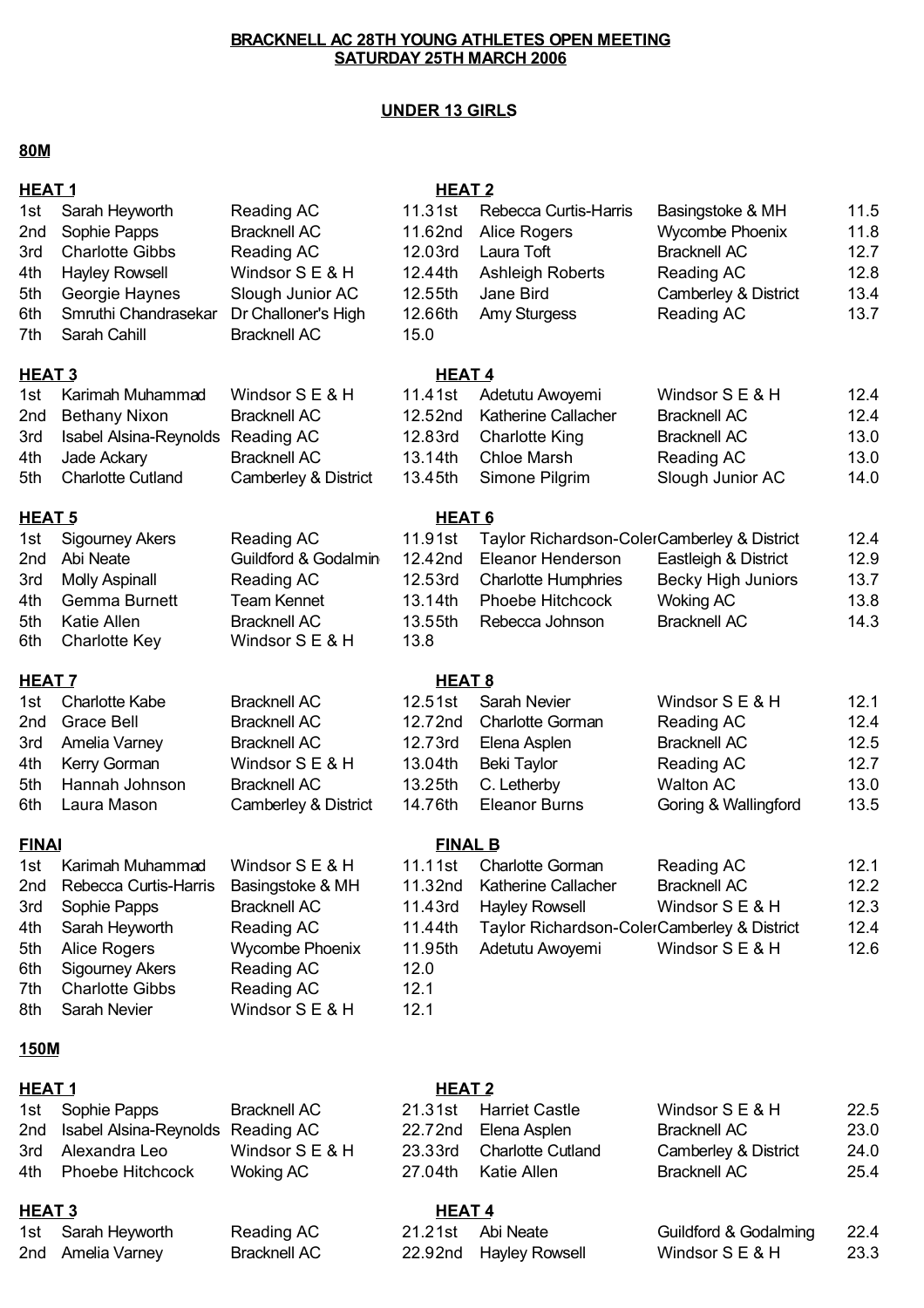| 3rd<br>4th        | Smruthi Chandrasekar<br>Jane Bird            | Dr Challoner's High<br>Camberley & District                    | 23.93rd<br>24.54th<br>5th | <b>Charlotte Kabe</b><br>Francesca Alsina<br><b>Molly Scott</b> | <b>Bracknell AC</b><br>Reading AC<br>Slough Junior AC | 23.4<br>24.0<br>24.2 |
|-------------------|----------------------------------------------|----------------------------------------------------------------|---------------------------|-----------------------------------------------------------------|-------------------------------------------------------|----------------------|
| HEAT <sub>5</sub> |                                              |                                                                | HEAT <sub>6</sub>         |                                                                 |                                                       |                      |
| 1st               | Rebecca Curtis-Harris                        | Basingstoke & MH                                               | 21.21st                   | Amelia Robinson                                                 | <b>Bracknell AC</b>                                   | 22.0                 |
| 2nd               | Alice Rogers                                 | Wycombe Phoenix                                                | 22.12nd                   | <b>Molly Aspinall</b>                                           | Reading AC                                            | 23.0                 |
| 3rd               | <b>Gemma Burnett</b>                         | Team Kennet                                                    | 22.63rd                   | Katherine Callacher                                             | <b>Bracknell AC</b>                                   | 23.0                 |
| 4th               | <b>Sigourney Akers</b>                       | Reading AC                                                     | 23.14th                   | Rosie Wege                                                      | Windsor S E & H                                       | 23.5                 |
| <b>HEAT 5</b>     |                                              |                                                                | <b>HEAT 6</b>             |                                                                 |                                                       |                      |
| 1st               | Sarah Hing                                   | Windsor S E & H                                                | 23.01st                   | Megan Waitman                                                   | Windsor S E & H                                       | 22.7                 |
| 2nd               | Eleanor Henderson                            | Eastleigh & District                                           | 23.92nd                   | <b>Ashleigh Roberts</b>                                         | Reading AC                                            | 23.6                 |
| 3rd               | Lauren Mason                                 | Camberley & District                                           | 27.03rd                   | Maisie Johnson                                                  | Reading AC                                            | 25.4                 |
|                   |                                              |                                                                | 4th                       | Hannah Murphy                                                   | Windsor S E & H                                       | 25.7                 |
| <b>FINAL A</b>    |                                              |                                                                | <b>FINAL B</b>            |                                                                 |                                                       |                      |
| 1st               | Rebecca Curtis-Harris                        | Basingstoke & MH                                               | 21.21st                   | Gemma Burnett                                                   | <b>Team Kennet</b>                                    | 22.9                 |
| 2nd               | Sophie Papps                                 | <b>Bracknell AC</b>                                            | 21.32nd                   | <b>Harriet Castle</b>                                           | Windsor S E & H                                       | 23.0                 |
| 3rd               | Sarah Heyworth                               | Reading AC                                                     | 21.53rd                   | Amelia Varney                                                   | <b>Bracknell AC</b>                                   | 23.1                 |
| 4th<br>5th<br>6th | Alice Rogers<br>Amelia Robinson<br>Abi Neate | Wycombe Phoenix<br><b>Bracknell AC</b><br>Guildford & Godalmin | 21.64th<br>22.4<br>22.5   | <b>Isabel Alsina-Reynolds</b>                                   | Reading AC                                            | 23.4                 |

#### **600M**

#### **RACE 1 RACE 2** 1st Windsor S E & H 2.00.81st Reading AC 1.59.0 Sarah Hing Molly Aspinal 2nd Chloe Carter Slough Junior AC 2.02.22nd Megan Waitman Windsor S E & H 2.00.8 3rd Windsor S E & H 2.04.43rd Harriet Daniels Windsor S E & H 2.08.4 4th Charlotte Cutland Camberley & District 2.04.74th Rebecca Turton Bracknell AC 2.08.5 5th Bethany Dixon Bracknell AC 2.05.75th Laura Toft Bracknell AC 2.10.3 6th Chloe Marsh **Reading AC** 2.07.56th Francesca Alsina Reynold Reading AC 2.11.0 7th Hannah Murphy Slough Junior AC 2.17.27th Molly Scott Slough Junior AC 2.11.2 8th Lauren Mason Camberley & District 2.22.28th Rosie Adams Windsor S E & H 2.13.1 9th Charlotte King Bracknell AC 2.15.1 **RACE 3** Megan Waitman Rosie Wege Bracknell AC Bracknell AC

|     | 1st Laura Suggitt     | Aldershot F & D     | 1.53.6 |
|-----|-----------------------|---------------------|--------|
|     | 2nd Laura Haines      | Aldershot F & D     | 1.55.6 |
| 3rd | Beki Taylor           | Reading AC          | 1.58.4 |
|     | 4th Mollie Elmes      | <b>Bracknell AC</b> | 2.02.1 |
| 5th | <b>Harriet Castle</b> | Windsor S E & H     | 2.12.6 |
| 6th | <b>Grace Bell</b>     | <b>Bracknell AC</b> | 2.14.0 |
| 7th | Kerry Gorman          | Windsor S E & H     | 2.19.1 |
| 8th | Alexa Williams        | Windsor S E & H     | 2.21.3 |

#### **1000M**

#### **RACE 1 RACE 2**

| 1st Georgia Peel     | Woking AC            | 3.13.61st | Gaby Callagan            | Slough Junior AC     | 3.29.6 |
|----------------------|----------------------|-----------|--------------------------|----------------------|--------|
| 2nd Sophie Reynolds  | Windsor S E & H      |           | 3.38.22nd Olivia Chilton | Slough Junior AC     | 3.36.1 |
| 3rd Eleanor Murphy   | Slough Junior AC     |           | 3.47.63rd Anna Madry     | Vale of Aylesbury    | 3.40.2 |
| 4th Vert Kyley       | Windsor S E & H      | 3.49.44th | Christina Hall           | Windsor S E & H      | 3.48.1 |
| 5th Amy Brooker      | Goring & Wallingford | 3.51.15th | <b>Eleanor Burns</b>     | Goring & Wallingford | 3.58.2 |
| 6th Stephanie Wright | Reading AC           | 4.01.56th | Rachel Pryke             | Aldershot F & D      | 4.08.5 |
| 7th Maisie Johnson   | Reading AC           | 4.02.97th | Pollyanna Rouse          | Becky High Juniors   | 4.10.6 |
|                      |                      |           |                          |                      |        |

#### **70MH**

| <b>HEAT1</b> |                  |           | <b>HEAT 2</b> |                                                |  |      |
|--------------|------------------|-----------|---------------|------------------------------------------------|--|------|
|              | 1st Grace Taylor | Radley AC |               | 12.61st Rebecca Curtis-Harris Basingstoke & MH |  | 12.0 |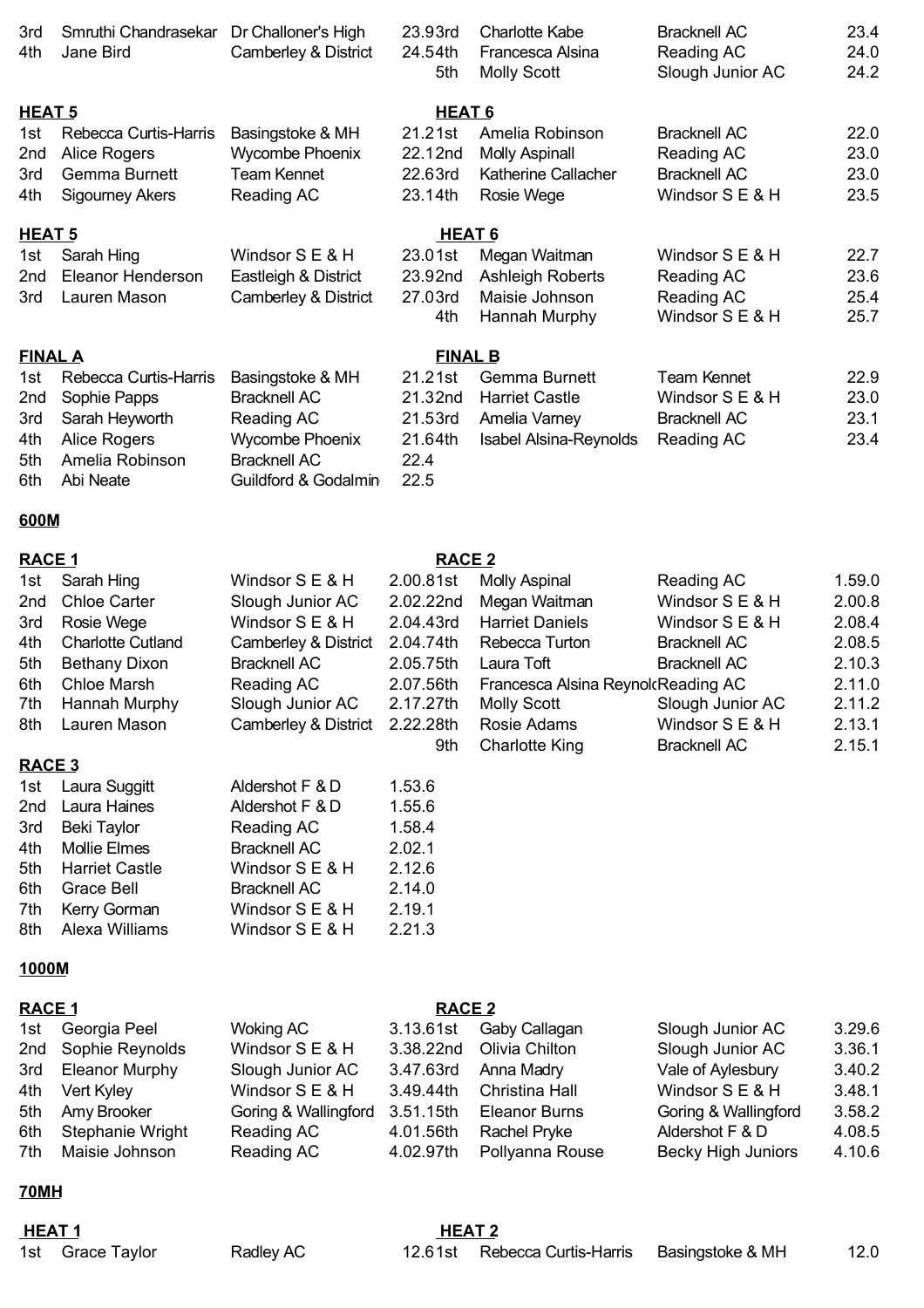| 2nd<br>3rd<br>4th | Pollyanna Rouse<br>Jessica Ballantine<br>Rebecca Johnson | <b>Becky High Juniors</b><br>Vale of Aylesbury<br><b>Bracknell AC</b> | 16.62nd<br>16.93rd<br>19.54th<br>5th | Georgia Wilcox<br><b>Chloe Carter</b><br><b>Charlotte Humphries</b><br><b>Charlotte Magnall</b> | <b>Brunel Juniors AC</b><br>Slough Junior AC<br><b>Becky High Juniors</b><br>Vale of Aylesbury | 12.0<br>15.6<br>16.9<br>18.0 |
|-------------------|----------------------------------------------------------|-----------------------------------------------------------------------|--------------------------------------|-------------------------------------------------------------------------------------------------|------------------------------------------------------------------------------------------------|------------------------------|
| <b>FINAL</b>      |                                                          |                                                                       |                                      |                                                                                                 |                                                                                                |                              |
| 1st               | Rebecca Curtis-Harris                                    | Basingstoke & MH                                                      | 11.9                                 |                                                                                                 |                                                                                                |                              |
| 2nd               | Georgia Wilcox                                           | <b>Brunel Juniors AC</b>                                              | 12.1                                 |                                                                                                 |                                                                                                |                              |
| 3rd               | <b>Grace Taylor</b>                                      | Radley AC                                                             | 12.4                                 |                                                                                                 |                                                                                                |                              |
| 4th               | <b>Chloe Carter</b>                                      | Slough Junior AC                                                      | 15.1                                 |                                                                                                 |                                                                                                |                              |
| 5th               | Pollyanna Rouse                                          | <b>Becky High Juniors</b>                                             | 16.2                                 |                                                                                                 |                                                                                                |                              |
| 6th               | <b>Charlotte Humphries</b>                               | <b>Becky High Juniors</b>                                             | 16.7                                 |                                                                                                 |                                                                                                |                              |
| 7th               | Jessica Ballantine                                       | Vale of Aylesbury                                                     | 17.0                                 |                                                                                                 |                                                                                                |                              |
| 8th               | <b>Charlotte Magnall</b>                                 | Vale of Aylesbury                                                     | 17.4                                 |                                                                                                 |                                                                                                |                              |
|                   | <b>LONG JUMP</b>                                         |                                                                       |                                      |                                                                                                 |                                                                                                |                              |
| 1st               | Sophie Papps                                             | <b>Bracknell AC</b>                                                   | 4.22                                 |                                                                                                 |                                                                                                |                              |
| 2nd               | Taylor Richardson-ColeCamberley & District               |                                                                       | 4.03                                 |                                                                                                 |                                                                                                |                              |
| 3rd               | <b>Chloe Carter</b>                                      | Slough Junior AC                                                      | 3.99                                 |                                                                                                 |                                                                                                |                              |
| POOL 1            |                                                          |                                                                       | POOL <sub>2</sub>                    |                                                                                                 |                                                                                                |                              |
| 1st               | Sophie Papps                                             | <b>Bracknell AC</b>                                                   | 4.221st                              | Amelia Robinson                                                                                 | <b>Bracknell AC</b>                                                                            | 3.83                         |
| 2nd               | Taylor Richardson-ColeCamberley & District               |                                                                       | 4.032nd                              | <b>Eleanor Ward</b>                                                                             | Slough Junior AC                                                                               | 3.66                         |
| 3rd               | <b>Chloe Carter</b>                                      | Slough Junior AC                                                      | 3.993rd                              | Alice Rogers                                                                                    | Wycombe Phoenix                                                                                | 3.63                         |
| 4th               | <b>Sigourney Akers</b>                                   | Reading AC                                                            | 3.714th                              | Georgia Peel                                                                                    | <b>Woking AC</b>                                                                               | 3.63                         |
| 5th               | Megan Waitman                                            | Windsor S E & H                                                       | 3.675th                              | Georgie Haynes                                                                                  | Slough Junior AC                                                                               | 3.45                         |
| 6th               | <b>Bethany Nixon</b>                                     | <b>Bracknell AC</b>                                                   | 3.666th                              | <b>Charlotte Gorman</b>                                                                         | Reading AC                                                                                     | 3.45                         |
| 7th               | Amelia Varney                                            | <b>Bracknell AC</b>                                                   | 3.627th                              | <b>Molly Scott</b>                                                                              | Slough Junior AC                                                                               | 3.43                         |
| 8th               | <b>Beki Taylor</b>                                       | Reading AC                                                            | 3.608th                              | Sarah Hing                                                                                      | Windsor S E & H                                                                                | 3.29                         |
| 9th               | <b>Charlotte Gibbs</b>                                   | <b>Reading AC</b>                                                     | 3.559th                              | <b>Ashleigh Roberts</b>                                                                         | Reading AC                                                                                     | 3.18                         |
| 10th              | Isabel Alsina-Reynolds                                   | Reading AC                                                            | 3.4510th                             | Sophie Reynolds                                                                                 | Windsor S E & H                                                                                | 3.03                         |
| 11th              | Jane Bird                                                | Camberley & District                                                  |                                      | 3.3011th Francesca Alsina-Reynol Reading AC                                                     |                                                                                                | 3.03                         |
|                   | 12th Jade Ackary                                         | <b>Bracknell AC</b>                                                   |                                      | 3.2612th Jessica Ballantine                                                                     | Vale of Aylesbury                                                                              | 2.89                         |
|                   | 13th Rebecca Turton                                      | <b>Bracknell AC</b>                                                   |                                      | 3.2513th Elena Asplen                                                                           | <b>Bracknell AC</b>                                                                            | 2.86                         |
|                   | 14th Maisie Johnson                                      | Reading AC                                                            |                                      | 3.2415th Anna Madry                                                                             | Vale of Aylesbury                                                                              | 2.84                         |
|                   | 15th Rebecca Sharratt                                    | Maidenhead AC                                                         |                                      | 3.1116th Simone Pilgrim                                                                         | Slough Junior AC                                                                               | 2.80                         |
|                   | 16th Charlotte Humphries                                 | <b>Becky High Juniors</b>                                             |                                      | 3.0517th Sarah Cahill                                                                           | <b>Bracknell AC</b>                                                                            | 2.57                         |
|                   | 17th Katie Allen                                         | <b>Bracknell AC</b>                                                   |                                      | 2.8718th Charlotte Magnall                                                                      | Vale of Aylesbury                                                                              | 2.51                         |
|                   | 18th Amy Sturgess                                        | Reading AC                                                            |                                      | 2.6719th Mhairi Holland                                                                         | Unattached                                                                                     | 2.50                         |
|                   | <b>HIGH JUMP</b>                                         |                                                                       | <b>DISCUS</b>                        |                                                                                                 |                                                                                                |                              |
|                   | 1st= Georgia Peel                                        | <b>Woking AC</b>                                                      | $1.301$ st                           | C Letheby                                                                                       | <b>Walton AC</b>                                                                               | 17.52                        |
|                   | 1st= Georgina Wilcox                                     | <b>Brunel Juniors AC</b>                                              | 1.302nd                              | Hannah Johnson                                                                                  | <b>Bracknell AC</b>                                                                            | 14.52                        |
| 3rd               | Abi Neate                                                | Guildford & Godalmin                                                  | 1.203rd                              | Jade Ackary                                                                                     | <b>Bracknell AC</b>                                                                            | 14.01                        |
| 4th               | Georgie Haynes                                           | Slough Junior AC                                                      | 1.154th                              | Zoe Large                                                                                       | <b>Swindon Harriers</b>                                                                        | 12.75                        |
| 5th               | Adetutu Awoyemi                                          | Windsor S E & H                                                       | 1.10                                 |                                                                                                 |                                                                                                |                              |
| 6th               | <b>Charlotte Kabe</b>                                    | <b>Bracknell AC</b>                                                   | 1.05 <b>SHOT</b>                     |                                                                                                 |                                                                                                |                              |
| 7th               | Laura Haines                                             | Aldershot F & D                                                       | 1.001st                              | C Letheby                                                                                       | <b>Walton AC</b>                                                                               | 6.75                         |
| 8th               | Smruthi Chandrasekar                                     | Dr Challoner's High                                                   | 0.952nd                              | Laura Toft                                                                                      | <b>Bracknell AC</b>                                                                            | 6.35                         |
| 9th               | Rebecca Johnson                                          | <b>Bracknell AC</b>                                                   | 0.953rd                              | Zoe Large                                                                                       | Swindon Harriers                                                                               | 5.96                         |
|                   | Olivia Chilton                                           | Slough Junior AC<br>NH                                                | 4th                                  | <b>Eleanor Ward</b>                                                                             | Slough Junior AC                                                                               | 5.91                         |
|                   |                                                          |                                                                       | 5th                                  | <b>Eleanor Murphy</b>                                                                           | Slough Junior AC                                                                               | 5.75                         |
|                   |                                                          |                                                                       | 6th                                  | <b>Charlotte Magnall</b>                                                                        | Vale of Aylesbury                                                                              | 5.51                         |
|                   |                                                          |                                                                       | 7th                                  | Hannah Johnson                                                                                  | <b>Bracknell AC</b>                                                                            | 5.33                         |
|                   |                                                          |                                                                       | 8th                                  | Katherine Callacher                                                                             | <b>Bracknell AC</b>                                                                            | 5.21                         |
|                   |                                                          |                                                                       | 9th                                  | Sarah Cahill<br>10th Mhairi Holland                                                             | <b>Bracknell AC</b><br>Unattached                                                              | 4.94<br>4.93                 |
|                   |                                                          |                                                                       |                                      |                                                                                                 |                                                                                                |                              |

11th Charlotte Gibbs Reading AC 4.72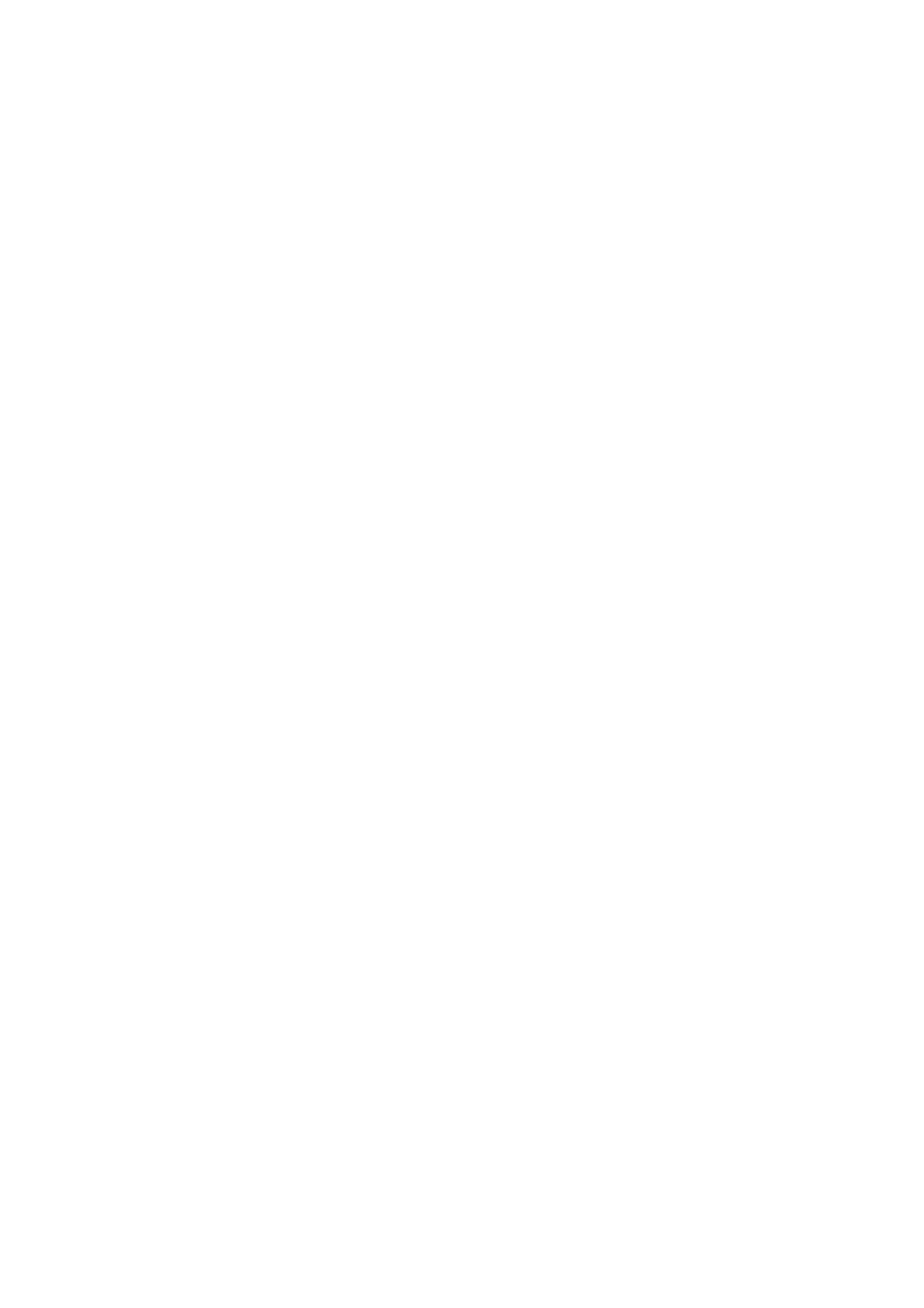## **UNDER 15 GIRLS**

#### **100M**

| <b>HEAT1</b>  |                                     |                          | <b>HEAT2</b>      |                                           |                                 |      |
|---------------|-------------------------------------|--------------------------|-------------------|-------------------------------------------|---------------------------------|------|
| 1st           | <b>Clarice Underwood</b>            | <b>Chiltern Harriers</b> | 13.11st           | Olivia Elder                              | Radley AC                       | 13.2 |
| 2nd           | Danielle Palmer                     | <b>Bracknell AC</b>      | 13.52nd           | <b>Becky King</b>                         | Eastleigh & District            | 13.5 |
| 3rd           | Georgia Connor-WildeWindsor S E & H |                          | 13.63rd           | Rebecca Richards                          | Windsor S E & H                 | 13.8 |
| 4th           | <b>Charlotte Gray</b>               | Vale of Aylesbury        | 13.94th           | Stephanie Loy                             | Camberley & District            | 14.5 |
| 5th           | Sarah Dyson                         | Vale of Aylesbury        | 14.05th           | Antonia Kesel                             | Reading AC                      | 14.6 |
| 6th           | Emma Harrison                       | <b>Bracknell AC</b>      | 15.06th           | <b>Eleanor Gadsby</b>                     | Vale of Aylesbury               | 15.3 |
| 7th           | Amber Marsh                         | Camberley & District     | 16.4              |                                           |                                 |      |
| <b>HEAT 3</b> |                                     |                          | <b>HEAT4</b>      |                                           |                                 |      |
| 1st           | <b>Natalie Beale</b>                | Reading AC               | 13.51st           | <b>Eleanor Varney</b>                     | <b>Bracknell AC</b>             | 13.7 |
| 2nd           | Amanda Nevill                       | Reading AC               | 14.12nd           | <b>Becky Wyatt</b>                        | Slough Junior AC                | 13.9 |
| 3rd           | <b>Emily Gower</b>                  | Aldershot F & D          | 14.13rd           | Alicia Noble                              | Windsor S E & H                 | 14.2 |
| 4th           | Sophie Hunt                         | Vale of Aylesbury        | 14.34th           | <b>Becky Toft</b>                         | <b>Bracknell AC</b>             | 14.5 |
| 5th           | Ellen Richmond                      | Windsor S E & H          | 14.55th           | Amber De Redenat-Strange Basingstoke & MH |                                 | 14.9 |
| 6th           | <b>Charlotte Fleming</b>            | <b>Bracknell AC</b>      | 15.26th           | <b>Kitty Walker</b>                       | Windsor S E & H                 | 15.3 |
| 7th           | <b>Beckie Williams</b>              | Windsor S E & H          | 15.37th           | Sara Henderson                            | <b>Bracknell AC</b>             | 16.0 |
| <b>HEAT 5</b> |                                     |                          | HEAT <sub>6</sub> |                                           |                                 |      |
| 1st           | <b>Emma Rafferty</b>                | <b>Bracknell AC</b>      | 13.51st           | Natasha Zebroski                          | <b>Swindon Harriers</b>         | 13.6 |
| 2nd           | Sophie Jones                        | Eastleigh & District     | 13.72nd           | Kathie Sheehan                            | Camberley & District            | 13.9 |
| 3rd           | <b>Chloe Mays</b>                   | Windsor S E & H          | 13.83rd           | <b>Faye Williams</b>                      | Windor S E & H                  | 14.0 |
| 4th           | Sarah Phelps                        | Windsor S E & H          | 14.14th           | <b>Kirsty Warland</b>                     | Oxford City AC                  | 14.3 |
| 5th           | Robyn Nathan                        | <b>Bracknell AC</b>      | 14.75th           | <b>Melody Young</b>                       | Eastleigh & District            | 14.4 |
| 6th           | <b>Charlotte Webb</b>               | <b>Bracknell AC</b>      | 15.86th           | Victoria Ortiz                            | <b>Swindon Harriers</b>         | 14.9 |
|               | <b>A FINAL</b>                      |                          | <b>B FINAL</b>    |                                           |                                 |      |
| 1st           | <b>Clarice Underwood</b>            | <b>Chiltern Harriers</b> | 13.01st           | Sophie Jones                              | Eastleigh & District            | 13.5 |
| 2nd           | Olivia Elder                        | Radley AC                | 13.32nd           | Rebecca Richards                          | Windsor S E & H                 | 13.5 |
| 3rd           | Danielle Palmer                     | <b>Bracknell AC</b>      | 13.33rd           | <b>Eleanor Varney</b>                     | <b>Bracknell AC</b>             | 13.6 |
| 4th           | <b>Natalie Beale</b>                | <b>Reading AC</b>        | 13.34th           | <b>Becky Wyatt</b>                        | Slough Junior AC                | 14.0 |
| 5th           | <b>Becky King</b>                   | Eastleigh & District     | 13.45th           | Kathie Sheehan                            | <b>Camberley &amp; District</b> | 14.0 |
| 6th           | <b>Emma Rafferty</b>                | <b>Bracknell AC</b>      | 13.66th           | <b>Charlotte Gray</b>                     | Vale of Aylesbury               | 14.1 |
| 7th           | Natasha Zebroski                    | <b>Swindon Harriers</b>  | 13.87th           | <b>Chloe Mays</b>                         | Windsor S E & H                 | 14.2 |
| 8th           | Georgia Connor-WildeWindsor S E & H |                          | 13.9              |                                           |                                 |      |
| 200M          |                                     |                          |                   |                                           |                                 |      |
| <b>HEAT1</b>  |                                     |                          | <b>HEAT 2</b>     |                                           |                                 |      |
| 1st           | <b>Emily Gower</b>                  | Aldershot F & D          | 29.01st           | Olivia Elder                              | Radley AC                       | 27.1 |
| 2nd           | Ellen Richmond                      | Windsor S E & H          | 29.32nd           | <b>Charlotte Fleming</b>                  | <b>Bracknell AC</b>             | 30.6 |
| 3rd           | Jemma Neate                         | Guildford & Godalmin     | 29.33rd           | Aimee Partridge                           | Reading AC                      | 31.6 |
| 4th           | <b>Emily Varcoe</b>                 | Eastleigh & District     | 30.44th           | Safiya Muhammad                           | Windsor S E & H                 | 32.8 |
| 5th           | Hannah Cobley                       | Slough Junior AC         | 30.7              |                                           |                                 |      |
| 6th           | Jade Hedges                         | <b>Bracknell AC</b>      | 31.1              |                                           |                                 |      |
| <b>HEAT 3</b> |                                     |                          | <b>HEAT4</b>      |                                           |                                 |      |
| 1st           | Annette Dean                        | <b>Wycombe Phoenix</b>   | 28.41st           | <b>Eleanor Varney</b>                     | <b>Bracknell AC</b>             | 28.2 |
| 2nd           | Amanda Nevill                       | Reading AC               | 28.72nd           | <b>Chloe Mays</b>                         | Windsor S E & H                 | 28.5 |
| 3rd           | Codie Fuller                        | Windsor S E & H          | 29.83rd           | <b>Antonia Nevill</b>                     | Reading AC                      | 29.7 |
| 4th           | Robyn Nathan                        | <b>Bracknell AC</b>      | 30.14th           | Amber De Redenat-Strange Basingstoke & MH |                                 | 30.8 |
| 5th           | Victoria Ortiz                      | <b>Swindon Harriers</b>  | 30.75th           | Rebecca Thompson                          | Reading AC                      | 31.0 |
| 6th           | Emma Harrison                       | <b>Bracknell AC</b>      | 31.2              |                                           |                                 |      |
|               |                                     |                          |                   |                                           |                                 |      |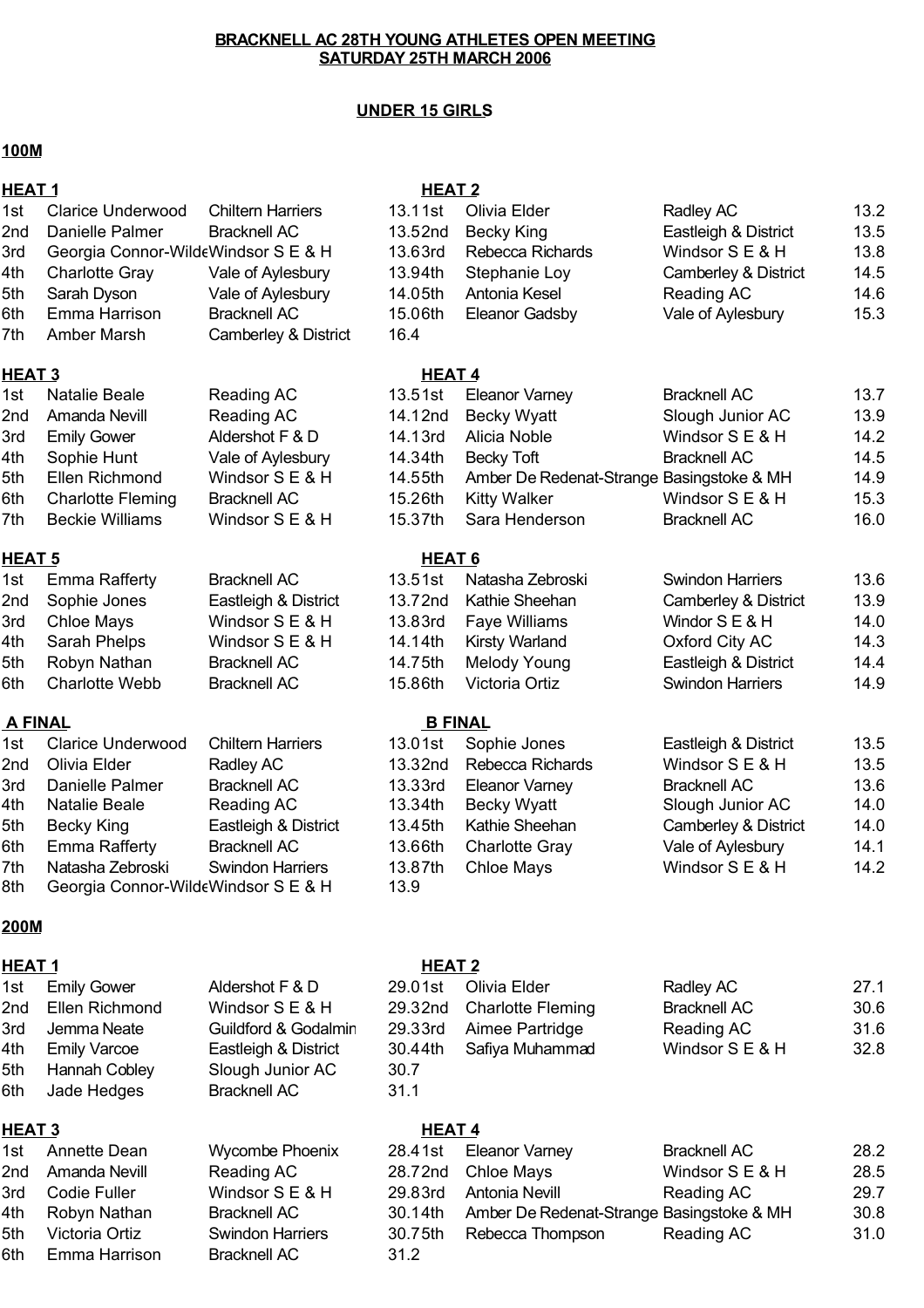#### **HEAT 5 HEAT 6**

| 1st Natalie Beale     | Reading AC               | 27.01st Emma Rafferty | <b>Bracknell AC</b>  | 27.2 |
|-----------------------|--------------------------|-----------------------|----------------------|------|
| 2nd Sarah Ward        | <b>Bracknell AC</b>      | 27.42nd Melody Young  | Eastleigh & District | 29.6 |
| 3rd Rebecca Richards  | Windsor $S \to \& H$     | 27.53rd Terrina Lake  | Eastleigh & District | 30.2 |
| 4th Clarice Underwood | <b>Chiltern Harriers</b> | 27.64th Kitty Walker  | Windsor S E & H      | 32.0 |

#### **HEAT 7**

|     | 1st Danielle Palmer | <b>Bracknell AC</b>  | 27.5 |
|-----|---------------------|----------------------|------|
|     | 2nd Katie Sheehan   | Camberley & District | 28.7 |
|     | 3rd Charlotte Gray  | Vale of Aylesbury    | 29.5 |
| 4th | <b>Claire Hing</b>  | Windsor S E & H      | 30.9 |

#### **FINAL A FINAL B**

| 1st Natalie Beale<br>2nd Danielle Palmer<br>3rd Olivia Elder<br>4th Emma Rafferty<br>5th Rebecca Richards<br>6th Sarah Ward | Reading AC<br><b>Bracknell AC</b><br>Radley AC<br><b>Bracknell AC</b><br>Windsor $S \to \& H$<br><b>Bracknell AC</b> | 27.9 | 27.01st Eleanor Varney<br>27.22nd Clarice Underwood<br>27.43rd Katie Sheehan<br>27.44th Amanda Nevill<br>27.85th Chloe Mays | <b>Bracknell AC</b><br><b>Chiltern Harriers</b><br><b>Camberley &amp; District</b><br>Reading AC<br>Windsor S E & H | 28.3<br>28.4<br>28.4<br>28.9<br>29.1 |
|-----------------------------------------------------------------------------------------------------------------------------|----------------------------------------------------------------------------------------------------------------------|------|-----------------------------------------------------------------------------------------------------------------------------|---------------------------------------------------------------------------------------------------------------------|--------------------------------------|
|                                                                                                                             |                                                                                                                      |      |                                                                                                                             |                                                                                                                     |                                      |

#### **800M**

#### **RACE 1 RACE 2**

| 1st           | Hannah Groom           | <b>Wycombe Phoenix</b>   | 2.35.41st     | Laura Burke                 | Windsor S E & H          | 2.24.2 |
|---------------|------------------------|--------------------------|---------------|-----------------------------|--------------------------|--------|
| 2nd           | Lucy Cogdell           | <b>Team Kennet</b>       | 2.39.12nd     | <b>Rachel Griffiths</b>     | <b>Chiltern Harriers</b> | 2.37.8 |
| 3rd           | Rebecca Thompson       | Reading AC               | 2.39.23rd     | <b>Rachel Collins</b>       | <b>Brunel Juniors AC</b> | 2.42.2 |
| 4th           | Danielle Brewer        | Aldershot F & D          | 2.40.44th     | Lauren Rayment              | <b>Bracknell AC</b>      | 2.43.1 |
| 5th           | Dani Kerby             | Windsor S E & H          | 2.40.95th     | Sophie Daniels              | Windsor S E & H          | 2.44.0 |
| 6th           | Lisa Apsey             | Reading AC               | 2.41.46th     | Leah Barrow                 | Windsor S E & H          | 2.46.7 |
| 7th           | <b>Terrina Lake</b>    | Windsor S E & H          | 2.41.77th     | Ilona Renat                 | <b>Bracknell AC</b>      | 2.47.9 |
| 8th           | Amy Richardson         | <b>Bracknell AC</b>      | 2.41.88th     | <b>Claire Hing</b>          | Windsor S E & H          | 3.04.0 |
| <b>DNF</b>    | Freya Williams         | Windsor S E & H          |               |                             |                          |        |
| <b>RACE 3</b> |                        |                          |               |                             |                          |        |
| 1st           | Emma Castle            | Windsor S E & H          | 2.32.8        |                             |                          |        |
| 2nd           | Codie Fuller           | Windsor S E & H          | 2.38.5        |                             |                          |        |
| 3rd           | Jemma Neate            | Guildford & Godalmin     | 2.41.5        |                             |                          |        |
| 4th           | Jade Hedges            | <b>Bracknell AC</b>      | 2.48.0        |                             |                          |        |
| 5th           | Hannah Kirby           | Windsor S E & H          | 2.50.5        |                             |                          |        |
| 6th           | <b>Taylor Parrott</b>  | Vale of Aylesbury        | 2.53.3        |                             |                          |        |
| 7th           | Zoe Rice               | Aldershot F & D          | 3.08.7        |                             |                          |        |
| 1500M         |                        |                          |               |                             |                          |        |
| 1st           | Melissa Hack           | Windsor S E & H          | 5.29.0        |                             |                          |        |
| 2nd           | Hannah Barefield       | Aldershot F & D          | 5.58.2        |                             |                          |        |
| <b>75MH</b>   |                        |                          |               |                             |                          |        |
| <b>HEAT1</b>  |                        |                          | <b>HEAT 2</b> |                             |                          |        |
| 1st           | <b>Chanel Taite</b>    | <b>Brunel Juniors AC</b> | 11.81st       | Kirsty Warland              | Oxford City AC           | 11.9   |
| 2nd           | <b>Rachael Collins</b> | <b>Brunel Juniors AC</b> | 13.12nd       | <b>Catherine Hall-Jones</b> | Windsor S E & H          | 12.2   |
| 3rd           | <b>Katie Caulfield</b> | <b>Herts Phoenix</b>     | 13.83rd       | Faye Williams               | Windsor S E & H          | 12.3   |
| 4th           | Alicia Noble           | Windsor S E & H          | 15.04th       | Sarah Dyson                 | Vale of Aylesbury        | 13.4   |

5th Harriet Hillson Dr Challoner's High 15.25th Stephanie Loy Camberley & District 14.3 Maidenhead AC 16.36th Aimee Partridge Reading AC 17.4

## **FINAL**

6th Anna Dando

| 1st Chanel Taite   | <b>Brunel Juniors AC</b> | 11.4 |
|--------------------|--------------------------|------|
| 2nd Kirsty Warland | Oxford City AC           | 11.8 |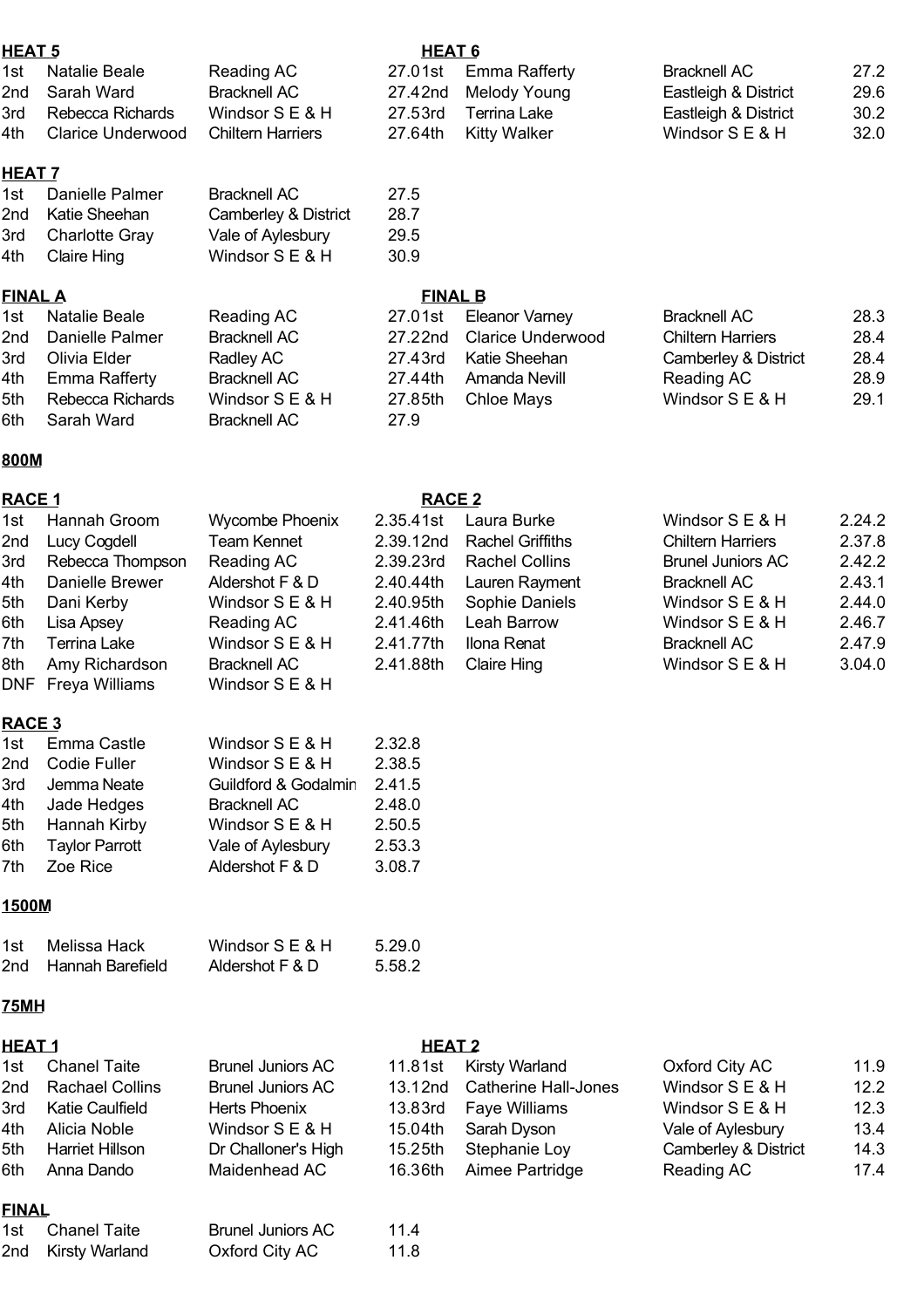|       | 3rd Catherine Hall-Jones Windsor S E & H |                          | 12.4 |
|-------|------------------------------------------|--------------------------|------|
| 4th   | <b>Faye Williams</b>                     | Windsor S E & H          | 12.5 |
| 5th - | <b>Rachael Collins</b>                   | <b>Brunel Juniors AC</b> | 13.1 |
| 6th l | Sarah Dyson                              | Vale of Aylesbury        | 13.1 |
|       | 7th Stephanie Loy                        | Camberley & District     | 13.6 |
|       | DNS Katie Caulfield                      | <b>Herts Phoenix</b>     |      |

#### **LONG JUMP**

| 1st  | <b>Faye Williams</b>  | Windsor S E & H         | 4.7313th Sarah Dyson          | Vale of Aylesbury               | 3.78 |
|------|-----------------------|-------------------------|-------------------------------|---------------------------------|------|
| 2nd  | Claire Hing           | Windsor $S \to \& H$    | 4.7314th Hannah Roberts       | <b>Camberley &amp; District</b> | 3.73 |
| 3rd  | Katie Sheehan         | Camberley & District    | 4.7115th Alicia Noble         | Windsor S E & H                 | 3.72 |
| 4th  | Sarah Phelps          | Windsor $S \to \& H$    | 4.5616th Charlotte Fleming    | <b>Bracknell AC</b>             | 3.72 |
| 5th  | Katie Caulfield       | Herts Phoenix AC        | 4.5517th Lauren Rayment       | <b>Bracknell AC</b>             | 3.70 |
| 6th  | <b>Eleanor Varney</b> | <b>Bracknell AC</b>     | 4.2718th Olivia Shiels        | Windsor $S \to \& H$            | 3.68 |
| 7th  | <b>Taylor Parrott</b> | Vale of Aylesbury       | 4.1319th Kitty Walker         | Windsor $S \to \& H$            | 3.66 |
| 8th  | Ilona Renat           | <b>Bracknell AC</b>     | 3.9620th Zoe Magnall          | Vale of Aylesbury               | 3.40 |
| 9th  | Robyn Nathan          | <b>Bracknell AC</b>     | 3.9221st Alexandra Ballantine | Vale of Aylesbury               | 3.38 |
| 10th | Victoria Ortiz        | <b>Swindon Harriers</b> | 3.9222nd Jade Hedges          | <b>Bracknell AC</b>             | 3.37 |
|      | 11th Melody Young     | Eastleigh & District    | 3.9123rd Serena Duckworth     | <b>Bracknell AC</b>             | 3.05 |
|      | 12th Chloe Mays       | Windsor S E & H         | 3.8824th Eleanor Gadsby       | Vale of Aylesbury               | 2.92 |

#### **HIGH JUMP SHOT**

| 1st              | Emma Buckett          |
|------------------|-----------------------|
| 2nd              | Katie Caulfield       |
| 3rd              | Laura Forth           |
| 4th              | Catherine Hall-Jone   |
| 5th              | Hannah Cobley         |
| $6th =$          | Emma Rafferty         |
| $6th =$          | <b>Taylor Parrott</b> |
| 8th=             | Sarah Phelps          |
| 8th=             | Harriet Hillson       |
| 10th             | Stephanie Loy         |
| 11th             | Hannah Groom          |
| 12 <sub>th</sub> | Olivia Shiels         |
| 13th             | Alexandra Ballantine  |
|                  |                       |

| 1st              | Helen Broadbridge     | Newbury AC           | 33.07  |
|------------------|-----------------------|----------------------|--------|
| 2nd              | <b>Becky Toft</b>     | <b>Bracknell AC</b>  | 20.632 |
| 3rd              | Gemma Garland         | Wycombe Phoenix      | 20.623 |
| 4th              | Harriet Hillson       | Dr Challoner's High  | 19.844 |
| 5th              | Lucy Cogdell          | <b>Team Kennet</b>   | 17.925 |
| 6th              | Anna Dando            | Maidenhead AC        | 17.716 |
| 7th              | <b>Natalie Ellis</b>  | Unattached           | 17.557 |
| 8th              | Emma McSweeney        | Vale of Aylesbury    | 17.158 |
| 9th.             | Zoe Magnall           | Vale of Aylesbury    | 16.239 |
| 10th             | <b>Emily Varcoe</b>   | Eastleigh & District | 16.11  |
| 11th             | <b>Hannah Roberts</b> | Camberley & District | 13.84  |
| 12 <sub>th</sub> | Zoe Prichard          | Slough Junior AC     | 12.94  |
| 13th             | Sara Henderson        | <b>Bracknell AC</b>  | 9.92   |
|                  |                       |                      |        |

## $4$ s Windsor S E & H 1.404th Windsor  $S \to B$  H 1.358th Natalie Beale Reading AC NH Camberley & District

| Helen Broadbridge   | Newbury AC             |
|---------------------|------------------------|
| Becky Toft          | <b>Bracknell AC</b>    |
| Gemma Garland       | <b>Wycombe Phoenix</b> |
| Harriet Hillson     | Dr Challoner's High    |
| Lucy Cogdell        | <b>Team Kennet</b>     |
| Anna Dando          | Maidenhead AC          |
| Natalie Ellis       | Unattached             |
| Emma McSweeney      | Vale of Aylesbury      |
| Zoe Magnall         | Vale of Aylesbury      |
| <b>Emily Varcoe</b> | Eastleigh & District   |
| Hannah Roberts      | Camberley & District   |
| Zoe Prichard        | Slough Junior AC       |
| Sara Henderson      | Bracknell AC           |

# 1.3010th Beckie Williams Becky Toft Jemma Neate

#### **DISCUS JAVELIN**

| 1st | Helen Broadbridge    | Newbury AC             | 33.071st | Rebecca Richards      | Windsor S E & H        | 26.98 |
|-----|----------------------|------------------------|----------|-----------------------|------------------------|-------|
| 2nd | Becky Toft           | <b>Bracknell AC</b>    | 20.632nd | Emma Broadey          | Aldershot F & D        | 23.19 |
| 3rd | Gemma Garland        | <b>Wycombe Phoenix</b> | 20.623rd | <b>Becky Wyatt</b>    | Slough Junior AC       | 22.19 |
| 4th | Harriet Hillson      | Dr Challoner's High    | 19.844th | <b>Charlotte Webb</b> | Reading AC             | 18.95 |
| 5th | Lucy Cogdell         | Team Kennet            | 17.925th | Karoline Healy        | Windsor S E & H        | 16.35 |
| 6th | Anna Dando           | Maidenhead AC          | 17.716th | Codie Fuller          | Windsor S E & H        | 15.96 |
| 7th | <b>Natalie Ellis</b> | Unattached             | 17.557th | Emma McSweeney        | Vale of Aylesbury      | 15.16 |
| 8th | Emma McSweeney       | Vale of Aylesbury      | 17.158th | Zoe Prichard          | Slough Junior AC       | 14.01 |
| 9th | Zoe Magnall          | Vale of Aylesbury      | 16.239th | Gemma Garland         | <b>Wycombe Phoenix</b> | 10.75 |
|     | 10th Emily Varcoe    | Eastleigh & District   | 16.11    |                       |                        |       |
|     |                      |                        |          |                       |                        |       |

| 1st   | <b>Faye Williams</b>            | Windsor $S \to \& H$    |                     | 4.7313th Sarah Dyson          | Vale of Aylesbury               | 3.78 |  |  |
|-------|---------------------------------|-------------------------|---------------------|-------------------------------|---------------------------------|------|--|--|
| 2nd   | Claire Hing                     | Windsor $S \to \& H$    |                     | 4.7314th Hannah Roberts       | <b>Camberley &amp; District</b> | 3.73 |  |  |
| 3rd   | Katie Sheehan                   | Camberley & District    |                     | 4.7115th Alicia Noble         | Windsor $S \to \& H$            | 3.72 |  |  |
| 4th   | Sarah Phelps                    | Windsor S E & H         |                     | 4.5616th Charlotte Fleming    | <b>Bracknell AC</b>             | 3.72 |  |  |
| 5th   | <b>Katie Caulfield</b>          | Herts Phoenix AC        |                     | 4.5517th Lauren Rayment       | <b>Bracknell AC</b>             | 3.70 |  |  |
| 6th   | <b>Eleanor Varney</b>           | <b>Bracknell AC</b>     |                     | 4.2718th Olivia Shiels        | Windsor S E & H                 | 3.68 |  |  |
| 7th   | <b>Taylor Parrott</b>           | Vale of Aylesbury       |                     | 4.1319th Kitty Walker         | Windsor $S \to \& H$            | 3.66 |  |  |
| 8th   | Ilona Renat                     | <b>Bracknell AC</b>     |                     | 3.9620th Zoe Magnall          | Vale of Aylesbury               | 3.40 |  |  |
| 9th   | Robyn Nathan                    | <b>Bracknell AC</b>     |                     | 3.9221st Alexandra Ballantine | Vale of Aylesbury               | 3.38 |  |  |
| 10th  | Victoria Ortiz                  | <b>Swindon Harriers</b> |                     | 3.9222nd Jade Hedges          | <b>Bracknell AC</b>             | 3.37 |  |  |
|       | 11th Melody Young               | Eastleigh & District    |                     | 3.9123rd Serena Duckworth     | <b>Bracknell AC</b>             | 3.05 |  |  |
|       | 12th Chloe Mays                 | Windsor S E & H         |                     | 3.8824th Eleanor Gadsby       | Vale of Aylesbury               | 2.92 |  |  |
|       | <b>HIGH JUMP</b><br><b>SHOT</b> |                         |                     |                               |                                 |      |  |  |
| 1st l | Emma Buckett                    | Winchester & Distric    | 1.551st             | Helen Broadbridge             | Newbury AC                      | 9.58 |  |  |
|       | 2nd Katie Caulfield             | Herts Phoenix AC        | 1.552 <sub>nd</sub> | Emily Varcoe                  | Eastleigh & District            | 8.75 |  |  |

| 2nd   | <b>Katie Caulfield</b>               | Herts Phoenix AC     | 1.552nd | <b>Emily Varcoe</b>      | Eastleigh & District             | 8.75 |
|-------|--------------------------------------|----------------------|---------|--------------------------|----------------------------------|------|
| 3rd   | Laura Forth                          | Vale of Aylesbury    | 1.503rd | Karoline Healy           | Windsor S E & H                  | 7.81 |
| 4th - | Catherine Hall-Jones Windsor S E & H |                      | 1.404th | Becky Toft               | <b>Bracknell AC</b>              | 7.59 |
| 5th   | Hannah Cobley                        | Slough Juniors       | 1.405th | Gemma Garland            | Wycombe Phoenix                  | 7.39 |
|       | 6th= Emma Rafferty                   | <b>Bracknell AC</b>  | 1.406th | Emma Buckett             | <b>Winchester &amp; District</b> | 7.16 |
|       | 6th= Taylor Parrott                  | Vale of Aylesbury    | 1.407th | Zoe Prichard             | Slough Junior AC                 | 6.65 |
|       | 8th= Sarah Phelps                    | Windsor S E & H      | 1.358th | Jemma Neate              | <b>Guildford &amp; Godalming</b> | 6.22 |
|       | 8th= Harriet Hillson                 | Dr Challoner's High  | 1.359th | Zoe Magnall              | Vale of Aylesbury                | 6.04 |
|       | 10th Stephanie Loy                   | Camberley & District |         | 1.3010th Beckie Williams | Windsor S E & H                  | 5.92 |
|       | 11th Hannah Groom                    | Wycombe Phoenix      |         | 1.2511th Eleanor Gadsby  | Vale of Aylesbury                | 5.62 |
|       | 12th Olivia Shiels                   | Windsor $S \to \& H$ |         | 1.2012th Emma Harrison   | <b>Bracknell AC</b>              | 5.58 |
|       | 13th Alexandra Ballantine            | Vale of Aylesbury    |         | 1.1513th Sara Henderson  | <b>Bracknell AC</b>              | 5.40 |
|       |                                      |                      |         |                          |                                  |      |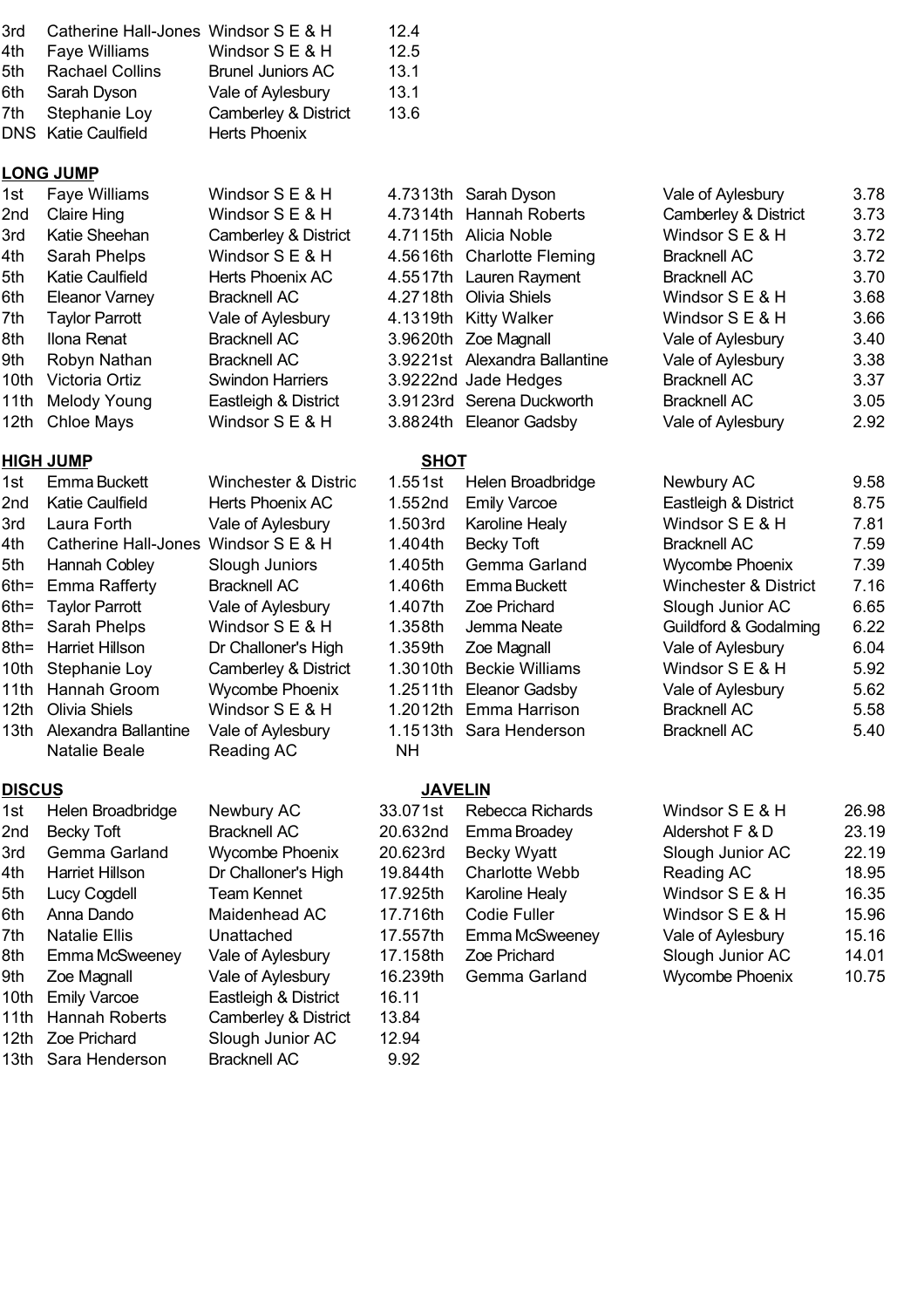## **UNDER 17 WOMEN**

#### **100M**

| <b>HEAT1</b>                                  |                                                                                                                                                                       |                                                                                                                                       | <b>HEAT 2</b>                                                          |                                                                                                        |                                                                                                                  |                                              |
|-----------------------------------------------|-----------------------------------------------------------------------------------------------------------------------------------------------------------------------|---------------------------------------------------------------------------------------------------------------------------------------|------------------------------------------------------------------------|--------------------------------------------------------------------------------------------------------|------------------------------------------------------------------------------------------------------------------|----------------------------------------------|
| 1st<br>2nd<br>3rd<br>4th<br>5th<br>6th<br>7th | Hannah Aspinal<br><b>Ruth McKellar</b><br><b>Emma Trincas</b><br>Jenny Heckford<br>Amy King<br>Phillippa Menicou<br><b>Billie Henry</b>                               | Reading AC<br>Basingstoke & MH<br>Newbury AC<br>Windsor S E & H<br>Reading AC<br>Basingstoke & MH<br><b>Bracknell AC</b>              | 13.31st<br>13.62nd<br>13.63rd<br>13.74th<br>13.85th<br>14.46th<br>15.6 | <b>Holly Papps</b><br>Rachel Heyworth<br>Rebecca Blake<br>Rose Reynolds<br>Lucy Spencer<br>Laura Nixon | <b>Bracknell AC</b><br>Reading AC<br>Reading AC<br>Windsor S E & H<br><b>Bracknell AC</b><br><b>Bracknell AC</b> | 13.1<br>13.4<br>13.4<br>13.5<br>14.4<br>16.0 |
| <b>FINAL</b>                                  |                                                                                                                                                                       |                                                                                                                                       |                                                                        |                                                                                                        |                                                                                                                  |                                              |
| 1st<br>2nd<br>3rd<br>4th<br>5th<br>6th<br>7th | <b>Holly Papps</b><br>Hannah Aspinal<br>Rachel Heyworth<br>Rebecca Blake<br><b>Emma Trincas</b><br><b>Ruth McKellar</b><br>Jenny Heckford<br><b>DNS Rose Reynolds</b> | <b>Bracknell AC</b><br>Reading AC<br>Reading AC<br>Reading AC<br>Newbury AC<br>Basingstoke & MH<br>Windsor S E & H<br>Windsor S E & H | 13.2<br>13.4<br>13.4<br>13.4<br>13.6<br>13.7<br>13.8                   |                                                                                                        |                                                                                                                  |                                              |
| <b>200M</b>                                   |                                                                                                                                                                       |                                                                                                                                       |                                                                        |                                                                                                        |                                                                                                                  |                                              |
| HEAT <sub>1</sub>                             |                                                                                                                                                                       |                                                                                                                                       | <b>HEAT 2</b>                                                          |                                                                                                        |                                                                                                                  |                                              |
| 1st<br>2nd<br>3rd<br>4th<br>5th               | <b>Beth Newton</b><br>Rachel Heyworth<br><b>Ruth McKellar</b><br>Stephanie Brown<br>Phillippa Menicou                                                                 | Windsor S E & H<br>Reading AC<br>Basingstoke & MH<br>Windsor S E & H<br>Basingstoke & MH                                              | 27.21st<br>28.42nd<br>28.53rd<br>28.64th<br>30.95th                    | <b>Holly Papps</b><br>Jessica Lakin<br>Laura Wright<br>Phoebe Walsh                                    | <b>Bracknell AC</b><br><b>Woking AC</b><br>Basingstoke & MH<br>Beaconsfield High Sch                             | 26.9<br>27.6<br>27.9<br>29.0                 |
| HEAT <sub>3</sub>                             |                                                                                                                                                                       |                                                                                                                                       |                                                                        |                                                                                                        |                                                                                                                  |                                              |
| 1st<br>2nd<br>3rd                             | Hannah Aspinal<br><b>Emma Trincas</b><br>Laura Mackie                                                                                                                 | Reading AC<br>Newbury AC<br><b>Swindon Harriers</b>                                                                                   | 27.0<br>27.4<br>28.6                                                   |                                                                                                        |                                                                                                                  |                                              |
| <u>FINAL</u>                                  |                                                                                                                                                                       |                                                                                                                                       |                                                                        |                                                                                                        |                                                                                                                  |                                              |
| 1st<br>2nd<br>3rd<br>4th<br>5th<br>6th        | <b>Holly Papps</b><br>Hannah Aspinal<br>Emma Trincas<br>Jessica Lakin<br><b>Beth Newton</b><br>Laura Wright                                                           | <b>Bracknell AC</b><br>Reading AC<br>Newbury AC<br><b>Woking AC</b><br>Windsor S E & H<br>Basingstoke & MH                            | 27.0<br>27.3<br>27.4<br>27.6<br>27.7<br>28.1                           |                                                                                                        |                                                                                                                  |                                              |
| 300M                                          |                                                                                                                                                                       |                                                                                                                                       |                                                                        |                                                                                                        |                                                                                                                  |                                              |
| <u>HEAT 1</u>                                 |                                                                                                                                                                       |                                                                                                                                       | HEAT <sub>2</sub>                                                      |                                                                                                        |                                                                                                                  |                                              |
| 1st<br>2nd<br>3rd                             | <b>Ruth McKellar</b><br>Hannah Copland<br>Jessie Phippen                                                                                                              | Basingstoke & MH<br>Reading AC<br>Beaconsfield High Scl                                                                               | 45.41st<br>46.82nd<br>47.53rd                                          | <b>Beth Newton</b><br>Jade Forbes-WattleyWindsor S E & H<br>Victoria Binns                             | Windsor S E & H<br>Windsor S E & H                                                                               | 42.8<br>43.9<br>44.4                         |

4th Victoria Rowland Slough Junior AC 50.44th Claire Varcoe Eastleigh & District 46.0

Claire Varcoe Eastleigh & District

#### **FINAL**

| 1st Beth Newton         | Windsor S E & H      | 43.7 |
|-------------------------|----------------------|------|
| 2nd Jade Forbes-Wattley | Windsor $S \to \& H$ | 44.0 |
| 3rd Victoria Binns      | Windsor $S \to \& H$ | 45.5 |
| 4th Claire Varcoe       | Eastleigh & District | 46.2 |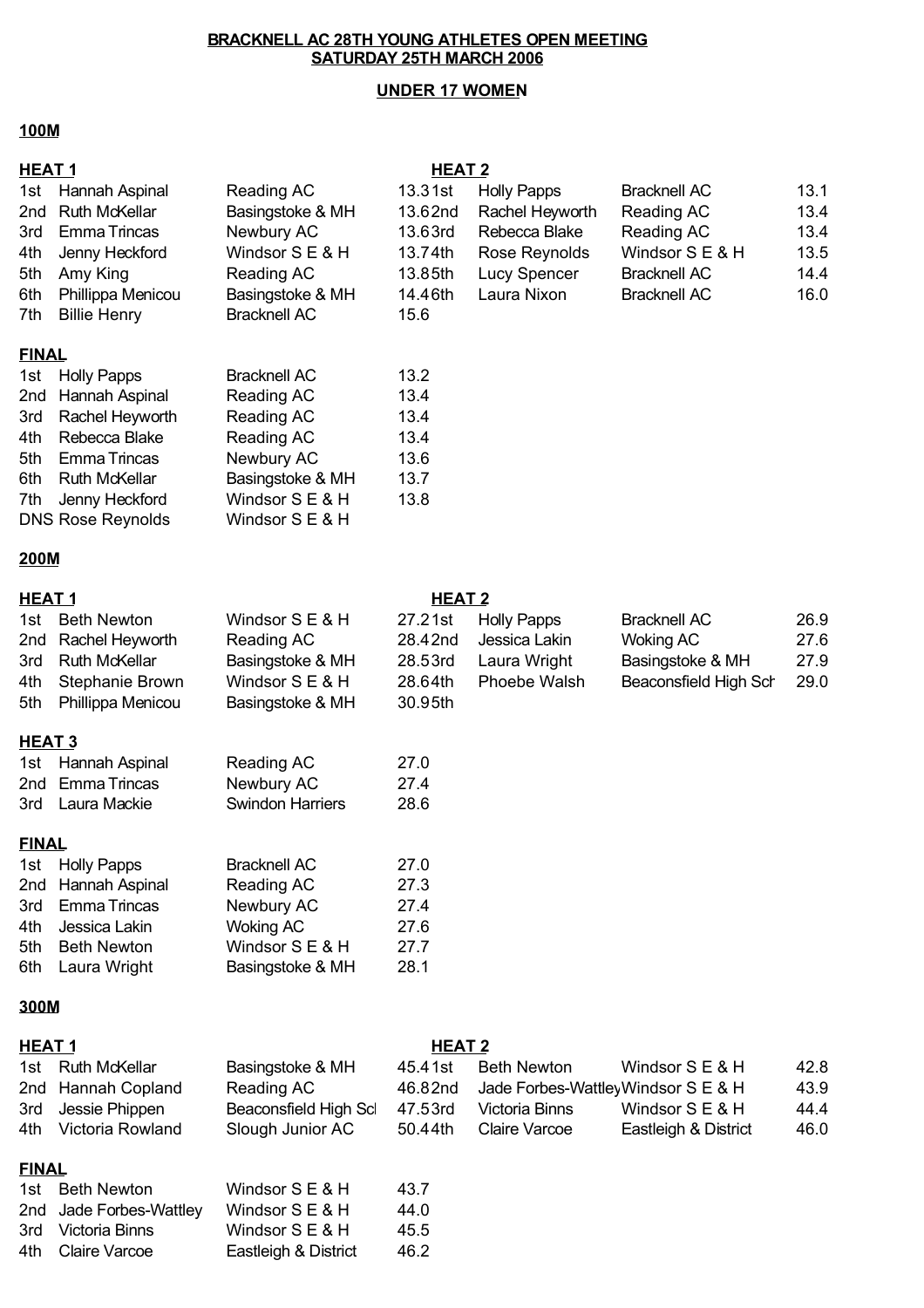| 5th<br>6th                                                  | Hannah Copland<br><b>Ruth McKellar</b>                                                                                                                                                                                              | Reading AC<br>Basingstoke & MH                                                                                                                                                                                                              | 47.2<br>47.7                                                                                                                    |                                                                                                                                         |                                                                                                                                                                                                         |                                                                         |
|-------------------------------------------------------------|-------------------------------------------------------------------------------------------------------------------------------------------------------------------------------------------------------------------------------------|---------------------------------------------------------------------------------------------------------------------------------------------------------------------------------------------------------------------------------------------|---------------------------------------------------------------------------------------------------------------------------------|-----------------------------------------------------------------------------------------------------------------------------------------|---------------------------------------------------------------------------------------------------------------------------------------------------------------------------------------------------------|-------------------------------------------------------------------------|
| 1st<br>2nd<br>3rd<br>4th<br>5th<br>6th<br>7th<br>8th<br>9th | <b>800M RACE 1</b><br><b>Claire Baines</b><br>Jordan Maxwell<br>Jessica Finlay<br>Louisa Lingley<br><b>Charlotte Brunton</b><br>Stephanie Brown<br>Lucy Spencer<br>Karly Gorman<br><b>Lisa Miller</b>                               | <b>Bracknell AC</b><br><b>Bracknell AC</b><br><b>Bracknell AC</b><br><b>Chiltern Harriers</b><br>Windsor S E & H<br>Windsor S E & H<br><b>Bracknell AC</b><br>Windsor S E & H<br><b>Bracknell AC</b>                                        | <b>80MH</b><br>2.29.8<br>2.30.5FINAL<br>2.31.71st<br>2.34.52nd<br>2.37.23rd<br>2.37.34th<br>2.39.15th<br>2.40.46th<br>2.42.77th | Jenny Heckford<br>Rose Reynolds<br>Phoebe Walsh<br>Rebecca Blake<br>Ebony Smallman<br>Thalia Laing<br>Jessie Phippen                    | Windsor S E & H<br>Windsor S E & H<br>Beaconsfield High Sch<br>Reading AC<br><b>Thames Valley Harrie</b><br>Basingstoke & MH<br>Beaconsfield High Sch                                                   | 12.1<br>12.1<br>13.5<br>13.6<br>13.9<br>14.4<br>15.2                    |
|                                                             |                                                                                                                                                                                                                                     |                                                                                                                                                                                                                                             | 8th                                                                                                                             | Lydia Carmody                                                                                                                           | Camberley & District                                                                                                                                                                                    | 15.2                                                                    |
|                                                             | <b>LONG JUMP</b>                                                                                                                                                                                                                    |                                                                                                                                                                                                                                             |                                                                                                                                 | <b>HIGH JUMP</b>                                                                                                                        |                                                                                                                                                                                                         |                                                                         |
| 1st<br>2nd<br>3rd<br>4th<br>5th<br>6th<br>7th<br>8th<br>9th | Victoria Binns<br>Rebecca Blake<br><b>April Watts</b><br>Jessica Allan<br>Laura Wright<br>Laura Mackie<br>Stephanie Brown<br>Jade Forbes-Wattley<br><b>Emma Dowling</b><br>10th Alice Groom<br>11th Phoebe Walsh<br>12th Cori Gumbs | Windsor S E & H<br>Reading AC<br><b>Swindon Harriers</b><br>Windsor S E & H<br>Basingstoke & MH<br><b>Swindon Harriers</b><br>Windsor S E & H<br>Windsor S E & H<br>Reading AC<br><b>Wycombe Phoenix</b><br>Beaconsfield High<br>Reading AC | 4.971st<br>4.742nd<br>4.613rd<br>4.614th<br>4.615th<br>4.55<br>4.42<br>4.42 JAVELIN<br>4.341st<br>4.292nd<br>4.113rd<br>3.844th | Kathryn Forth<br>Alice Groom<br>Ebony Smallman<br>Thalia Laing<br>Lydia Carmody<br>Zoe Ash<br>Cori Gumbs<br>Lucy Spencer<br>Laura Nixon | Vale of Aylesbury<br>Wycombe Phoenix<br><b>Thames Valley Harrie</b><br>Basingstoke & MH<br>Camberley & District<br>Rugby & Northampto<br>Slough Junior AC<br><b>Bracknell AC</b><br><b>Bracknell AC</b> | 1.60<br>1.55<br>1.50<br>1.45<br>1.35<br>24.18<br>18.36<br>17.97<br>9.51 |
| <b>DISCUS</b>                                               |                                                                                                                                                                                                                                     |                                                                                                                                                                                                                                             |                                                                                                                                 |                                                                                                                                         |                                                                                                                                                                                                         |                                                                         |
| 1st<br>2nd<br>3rd                                           | Zoe Ash<br><b>Elizabeth Goddard</b><br><b>Billie Henry</b>                                                                                                                                                                          | Rugby & Northampto<br>Reading AC<br><b>Bracknell AC</b>                                                                                                                                                                                     | 29.37SHOT<br>23.681st<br>17.202nd<br>3rd                                                                                        | Elizabeth Goddard Reading AC<br><b>Billy Henry</b><br><b>Thalia Laing</b>                                                               | <b>Bracknell AC</b><br>Basingstoke & MH                                                                                                                                                                 | 8.87<br>8.68<br>7.30                                                    |
| 1st                                                         | <b>HAMMER</b><br><b>Elizabeth Goddard</b><br>2nd Zoe Ash                                                                                                                                                                            | Reading AC<br>Rugby & Northampto                                                                                                                                                                                                            | 4th<br>33.92<br>26.38                                                                                                           | Cori Gumbs                                                                                                                              | Slough Junior AC                                                                                                                                                                                        | 7.05                                                                    |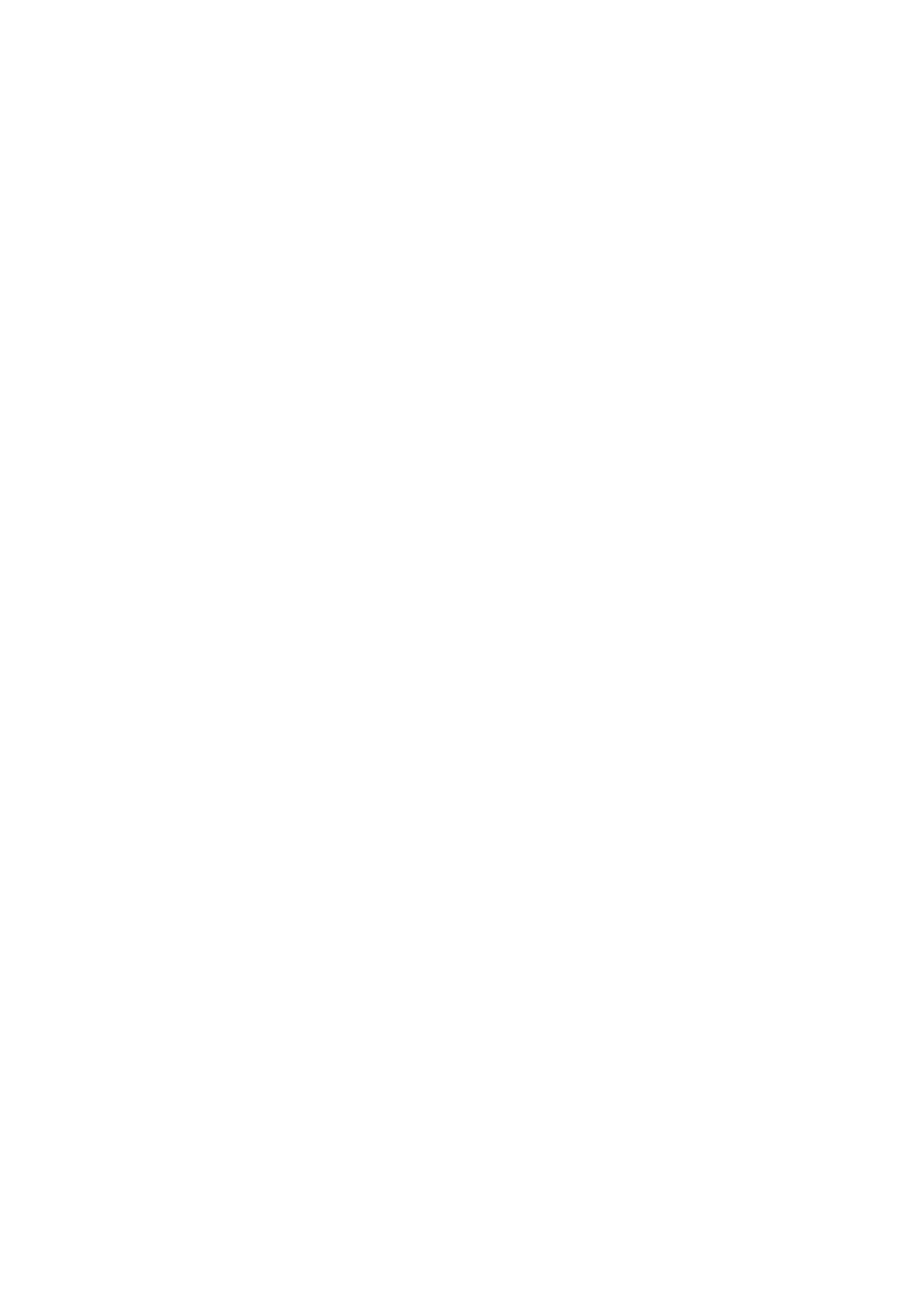## **UNDER 11 BOYS**

## **60M**

| <b>HEAT1</b> |                        |                          | HEAT <sub>2</sub> |                                  |                                         |      |
|--------------|------------------------|--------------------------|-------------------|----------------------------------|-----------------------------------------|------|
| 1st          | John Underwood         | <b>Chiltern Harriers</b> | 9.21st            | Dominic Uzoziri                  | Slough Junior AC                        | 9.0  |
| 2nd          | Jack Stacey            | Maidenhead AC            | 9.52nd            | Lawrence Rees                    | <b>Swindon Harriers</b>                 | 9.4  |
| 3rd          | Adam Cauldwell         | Aldershot F & D          | 9.53rd            | <b>Richard Allen</b>             | Camberley & District                    | 9.6  |
| 4th          | Keyen Paul             | Slough Junior AC         | 10.54th           | Ben Phelan                       | Camberley & District                    | 9.9  |
| 5th          | <b>Taylor Campbell</b> | <b>St Peters School</b>  | 11.25th           | James Daly                       | <b>Bracknell AC</b>                     | 10.0 |
|              |                        |                          | 6th               | <b>Adam Toft</b>                 | <b>Bracknell AC</b>                     | 10.6 |
| <b>FINAL</b> |                        |                          |                   |                                  |                                         |      |
| 1st          | Dominic Uzoziri        | Slough Junior AC         | 9.0               |                                  |                                         |      |
| 2nd          | John Underwood         | <b>Chiltern Harriers</b> | 9.5               |                                  |                                         |      |
| 3rd          | Lawrence Rees          | <b>Swindon Harriers</b>  | 9.5               |                                  |                                         |      |
| 4th          | <b>Adam Cauldwell</b>  | Aldershot F & D          | 9.7               |                                  |                                         |      |
| 5th          | Jack Stacey            | Maidenhead AC            | 9.8               |                                  |                                         |      |
| 6th          | <b>Richard Allen</b>   | Camberley & District     | 10.1              |                                  |                                         |      |
| 7th          | James Daly             | <b>Bracknell AC</b>      | 10.2              |                                  |                                         |      |
| 8th          | <b>Ben Phelan</b>      | Camberley & District     | 10.2              |                                  |                                         |      |
| 150M         |                        |                          |                   |                                  |                                         |      |
| <b>HEAT1</b> |                        |                          | <b>HEAT 2</b>     |                                  |                                         |      |
| 1st          | <b>Adam Cauldwell</b>  | Aldershot F & D          | 23.51st           | <b>Henry Suggitt</b>             | Aldershot F & D                         | 23.7 |
| 2nd          | Lawrence Rees          | <b>Swindon Harriers</b>  | 23.52nd           | John Underwood Chiltern Harriers |                                         | 23.9 |
| 3rd          | Luke Barrow            | Windsor S E & H          | 24.43rd           | Jack Stacey                      | Maidenhead AC                           | 23.9 |
| 4th          | <b>Richard Allen</b>   | Camberley & District     | 24.54th           | James Daly                       | <b>Bracknell AC</b>                     | 24.7 |
| 5th          | Adam Toft              | <b>Bracknell AC</b>      | 26.65th           | Ben Phelan                       | Camberley & District                    | 25.4 |
| 6th          | Harry Reynolds         | Unattached               | 28.36th           |                                  | <b>Taylor Campbell St Peters School</b> | 27.6 |
| <b>FINAL</b> |                        |                          |                   |                                  |                                         |      |
| 1st          | Adam Cauldwell         | Aldershot F & D          | 23.1              |                                  |                                         |      |
| 2nd          | Lawrence Rees          | <b>Swindon Harriers</b>  | 23.3              |                                  |                                         |      |
| 3rd          | John Underwood         | <b>Chiltern Harriers</b> | 23.6              |                                  |                                         |      |
| 4th          | Henry Suggitt          | Aldershot F & D          | 23.6              |                                  |                                         |      |
| 5th          | Jack Stacey            | Maidenhead AC            | 23.9              |                                  |                                         |      |
| 6th          | Luke Barrow            | Windsor S E & H          | 24.7              |                                  |                                         |      |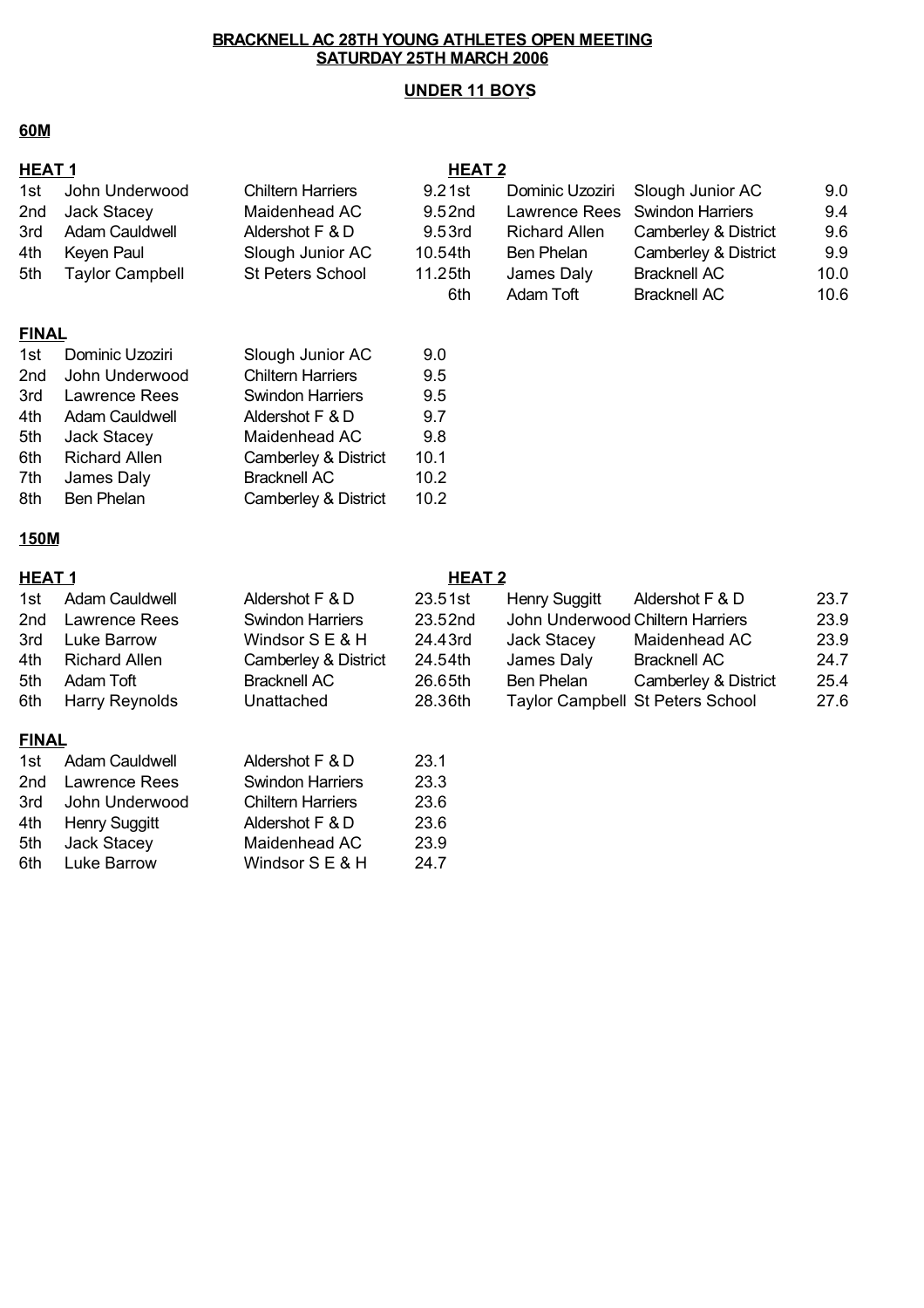## **UNDER 13 BOYS**

#### **80M**

| <b>HEAT1</b><br>1st<br>2 <sub>nd</sub><br>3rd<br>4th<br>5th<br>6th<br>7th | <b>Stuart Finnigan</b><br>Mark Warland<br><b>Will Baker</b><br><b>Thomas Cogdell</b><br>Shiv Talla<br>Daniel Bendetto<br><b>Billy Howell</b> | Windsor S E & H<br>Oxford City AC<br><b>Swindon Harriers</b><br><b>Team Kennet</b><br>Slough Junior AC<br>Camberley & District<br>Reading AC | <b>HEAT 2</b><br>11.31st<br>11.62nd<br>11.63rd<br>12.04th<br>12.55th<br>12.66th<br>13.0 | Shaquille Richardson<br>Rory Dyrda<br><b>Jake Staines</b><br>Euan Jackson<br><b>Daniel Stokes</b><br>James Lush                    | Reading AC<br><b>Brunel Juniors AC</b><br>Sandhurst School<br>Windsor S E & H<br><b>Bitton AC</b><br>Slough Junior AC                              | 11.3<br>11.9<br>12.1<br>12.6<br>12.9<br>13.1         |
|---------------------------------------------------------------------------|----------------------------------------------------------------------------------------------------------------------------------------------|----------------------------------------------------------------------------------------------------------------------------------------------|-----------------------------------------------------------------------------------------|------------------------------------------------------------------------------------------------------------------------------------|----------------------------------------------------------------------------------------------------------------------------------------------------|------------------------------------------------------|
| 8th                                                                       | Callum May                                                                                                                                   | Aldershot F & D                                                                                                                              | 13.0                                                                                    |                                                                                                                                    |                                                                                                                                                    |                                                      |
| HEAT <sub>3</sub><br>1st<br>2 <sub>nd</sub><br>3rd<br>4th<br>5th<br>6th   | Chad Mansergh<br>Hugo Fleming<br>Mark Watson<br>Jim Goddard<br><b>Aston Nicholls</b><br><b>Matthew Rees</b>                                  | Eastleigh & District<br><b>Walton AC</b><br>Camberley & District<br><b>Chiltern Harriers</b><br><b>Team Kennet</b><br>Camberley & District   | <b>FINAL</b><br>12.01st<br>12.62nd<br>12.63rd<br>12.94th<br>13.15th<br>14.26th<br>7th   | Shaquille Richardson<br><b>Will Baker</b><br><b>Stuart Finnigan</b><br>Mark Warland<br>Chad Mansergh<br>Rory Dyrda<br>Hugo Fleming | Reading AC<br><b>Swindon Harriers</b><br>Windsor S E & H<br>Oxford City AC<br>Eastleigh & District<br><b>Brunel Juniors AC</b><br><b>Walton AC</b> | 10.8<br>11.3<br>11.5<br>11.8<br>11.8<br>12.3<br>12.4 |
| 150M                                                                      |                                                                                                                                              |                                                                                                                                              |                                                                                         |                                                                                                                                    |                                                                                                                                                    |                                                      |
| <b>HEAT1</b>                                                              |                                                                                                                                              |                                                                                                                                              | <b>HEAT 2</b>                                                                           |                                                                                                                                    |                                                                                                                                                    |                                                      |
| 1st<br>2nd<br>3rd<br>4th<br>5th<br>6th                                    | Mark Warland<br>Chad Mansergh<br>Hugo Fleming<br>Euan Jackson<br><b>Daniel Stokes</b><br>James Lush                                          | Oxford City AC<br>Eastleigh & District<br><b>Walton AC</b><br>Windsor S E & H<br><b>Bitton AC</b><br>Slough Junior AC                        | 21.51st<br>21.82nd<br>22.83rd<br>23.54th<br>24.65th<br>24.8                             | <b>Thomas Cogdell</b><br>Jamie Higgins<br>Jack Groom<br>Joseph Peters<br>Callum May                                                | <b>Team Kennet</b><br>Leeds City AC<br>Wycombe Phoenix<br>Eastleigh & District<br>Aldershot F & D                                                  | 23.0<br>23.7<br>24.1<br>24.1<br>25.2                 |
| HEAT <sub>3</sub>                                                         |                                                                                                                                              |                                                                                                                                              | <b>HEAT4</b>                                                                            |                                                                                                                                    |                                                                                                                                                    |                                                      |
| 1st<br>2nd<br>3rd<br>4th<br>5th                                           | <b>Michael Lusty</b><br>Mark Watson<br><b>Billy Howell</b><br>Patrick Anulu<br>George Hibberd                                                | <b>Woking AC</b><br>Camberley & District<br>Reading AC<br>Wycombe Phoenix<br>Windsor S E & H                                                 | 22.51st<br>24.22nd<br>25.13rd<br>25.64th<br>27.1                                        | Shaquille Richardson Reading AC<br><b>Will Baker</b><br>Jim Goddard<br>Lee Duckworth                                               | <b>Swindon Harriers</b><br><b>Chiltern Harriers</b><br><b>Bracknell AC</b>                                                                         | 20.7<br>21.4<br>23.7<br>23.9                         |
| <b>FINAL</b>                                                              |                                                                                                                                              |                                                                                                                                              |                                                                                         |                                                                                                                                    |                                                                                                                                                    |                                                      |
| 1st<br>2nd<br>3rd<br>4th<br>5th<br>6th                                    | Shaquille Richardson<br><b>Will Baker</b><br>Mark Warland<br><b>Michael Lusty</b><br>Chad Mansergh<br><b>Thomas Cogdell</b>                  | Reading AC<br><b>Swindon Harriers</b><br>Oxford City AC<br><b>Woking AC</b><br>Eastleigh & District<br><b>Team Kennet</b>                    | 20.3<br>21.4<br>21.5<br>22.0<br>22.2<br>22.6                                            |                                                                                                                                    |                                                                                                                                                    |                                                      |
| 600M                                                                      |                                                                                                                                              |                                                                                                                                              |                                                                                         |                                                                                                                                    |                                                                                                                                                    |                                                      |
| 1st<br>2nd<br>3rd                                                         | Gari Brown<br>Jamie Higgins<br>Luke Matthews-Patience Camberley & District                                                                   | Aldershot F & D<br>Leeds City AC                                                                                                             | 1.42.6<br>1.50.4<br>1.53.0                                                              |                                                                                                                                    |                                                                                                                                                    |                                                      |

4th Adam Wimbledon Bracknell AC 1.54.6 5th 1.55.4 Jack Dutton Chiltern Harriers 6th 2.00.6 Oliver Tresise Camberley & District

Bracknell AC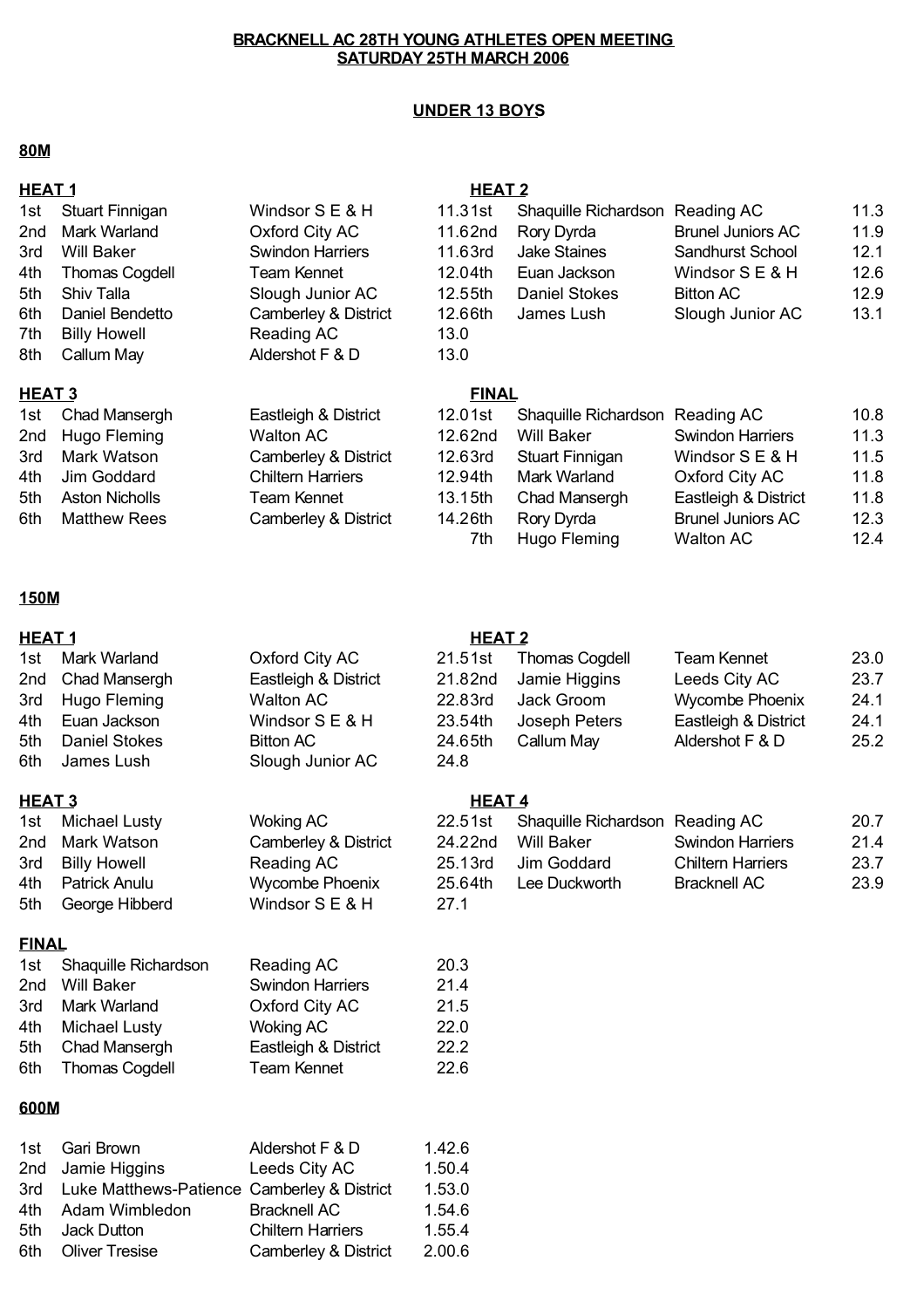| 7th Edgar Aperghis     | <b>Chiltern Harriers</b>        | 2.01.9 |
|------------------------|---------------------------------|--------|
| 8th Luke Christy       | <b>Camberley &amp; District</b> | 2.10.6 |
| 9th Morgan Bressington | Eastleigh & District            | 2.12.6 |
| 10th George Hibberd    | Windsor $S \to \& H$            | 2.29.1 |

#### **1000M**

|     | <b>RACE 1</b>         |                           |           | <b>RACE 2</b>       |                      |        |  |
|-----|-----------------------|---------------------------|-----------|---------------------|----------------------|--------|--|
| 1st | Oliver Church         | <b>Chiltern Harriers</b>  | 3.16.61st | Jordan Nutbrown     | Aldeshot F & D       | 3.17.6 |  |
|     | 2nd Sean Nutbrown     | Aldershot F & D           | 3.21.92nd | Nick Bunby          | Windsor S E &H       | 3.22.2 |  |
| 3rd | Charlie Mead          | Vale of Aylesbury         | 3.23.53rd | Hugo Flemming       | Walton AC            | 3.22.4 |  |
| 4th | Michael Wyatt         | Slough Junior AC          | 3.26.54th | Alex Gladman        | Wycombe Phoenix      | 3.24.9 |  |
| 5th | Jordan Bateman        | Reading AC                | 3.41.95th | Jonathan Dry        | Aldeshot F & D       | 3.29.1 |  |
| 6th | Sam Hollow            | Slough Junior AC          | 3.54.26th | <b>Matthew Rees</b> | Camberley & District | 3.47.8 |  |
| 7th | <b>Matthew Croall</b> | <b>Becky High Juniors</b> | 4.00.3    |                     |                      |        |  |

## **75MH**

## **FINAL**

| 1st Aston Nichols      | <b>Team Kennet</b>   | 16.4 |
|------------------------|----------------------|------|
| 2nd Morgan Bressington | Eastleigh & District | 18.3 |
| 3rd Matthew Rees       | Camberley & District | 20.0 |

## **LONG JUMP HIGH JUMP**

| 1st    | Rory Dyrda                 | <b>Brunel Juniors AC</b>  | 4.261st     | Luke Mathews-PatienCamberley & District |                           | 1.25      |
|--------|----------------------------|---------------------------|-------------|-----------------------------------------|---------------------------|-----------|
| 2nd    | Michael Lusty              | <b>Woking AC</b>          | $4.232nd =$ | Michael Lusty                           | <b>Woking AC</b>          | 1.25      |
| 3rd    | Shaquille Richardson       | Reading AC                | $4.222$ nd= | Joseph Peters                           | Eastleigh & District      | 1.25      |
| 4th    | Mark Warland               | Oxford City AC            | 4.114th     | Rory Dyrda                              | <b>Brunel Juniors AC</b>  | 1.15      |
| 5th    | Daniel Benedetto           | Camberley & District      | 3.89        | <b>Matthew Croall</b>                   | <b>Becky High Juniors</b> | <b>NH</b> |
| 6th    | <b>Oliver Tresise</b>      | Camberley & District      | 3.88        | Luke Christy                            | Camberley & District      | <b>NH</b> |
| 7th    | <b>Aston Nicholls</b>      | Team Kennet               | 3.81        |                                         |                           |           |
| 8th    | Lee Duckworth              | <b>Bracknell AC</b>       | 3.74        |                                         |                           |           |
| 9th    | <b>Matthew Croall</b>      | <b>Becky High Juniors</b> | 3.67 SHOT   |                                         |                           |           |
|        | 10th Joseph Peters         | Eastleigh & District      | 3.671st     | Michael Wyatt                           | Slough Junior AC          | 7.74      |
|        | 11th Charlie Mead          | Vale of Aylesbury         | 3.592nd     | Shiv Talla                              | Slough Junior AC          | 6.23      |
|        | 12th William Nevill        | Reading AC                | 3.583rd     | <b>Oliver Tresise</b>                   | Camberley & District      | 5.54      |
|        | 13th James Lush            | Slough Junior AC          | 3.474th     | William Nevill                          | Reading AC                | 4.74      |
|        | 14th Thomas Cogdell        | Team Kennet               | 3.425th     | Morgan Bressington                      | Eastleigh & District      | 4.61      |
|        | 15th Jack Groom            | <b>Wycombe Phoenix</b>    | 3.256th     | Jack Groom                              | <b>Wycombe Phoenix</b>    | 4.50      |
|        | 16th Luke Mathews-Patience | Camberley & District      | 3.167th     | George Hibberd                          | Windsor S E & H           | 4.18      |
|        | 17th Euan Jackson          | Windsor S E & H           | 3.05        |                                         |                           |           |
|        | 18th Luke Christy          | Camberley & District      | 2.93        |                                         |                           |           |
| 19th - | Sam Hollow                 | Slough Junior AC          | 2.79        |                                         |                           |           |
|        | <b>Will Baker</b>          | <b>Swindon Harriers</b>   | <b>NJ</b>   |                                         |                           |           |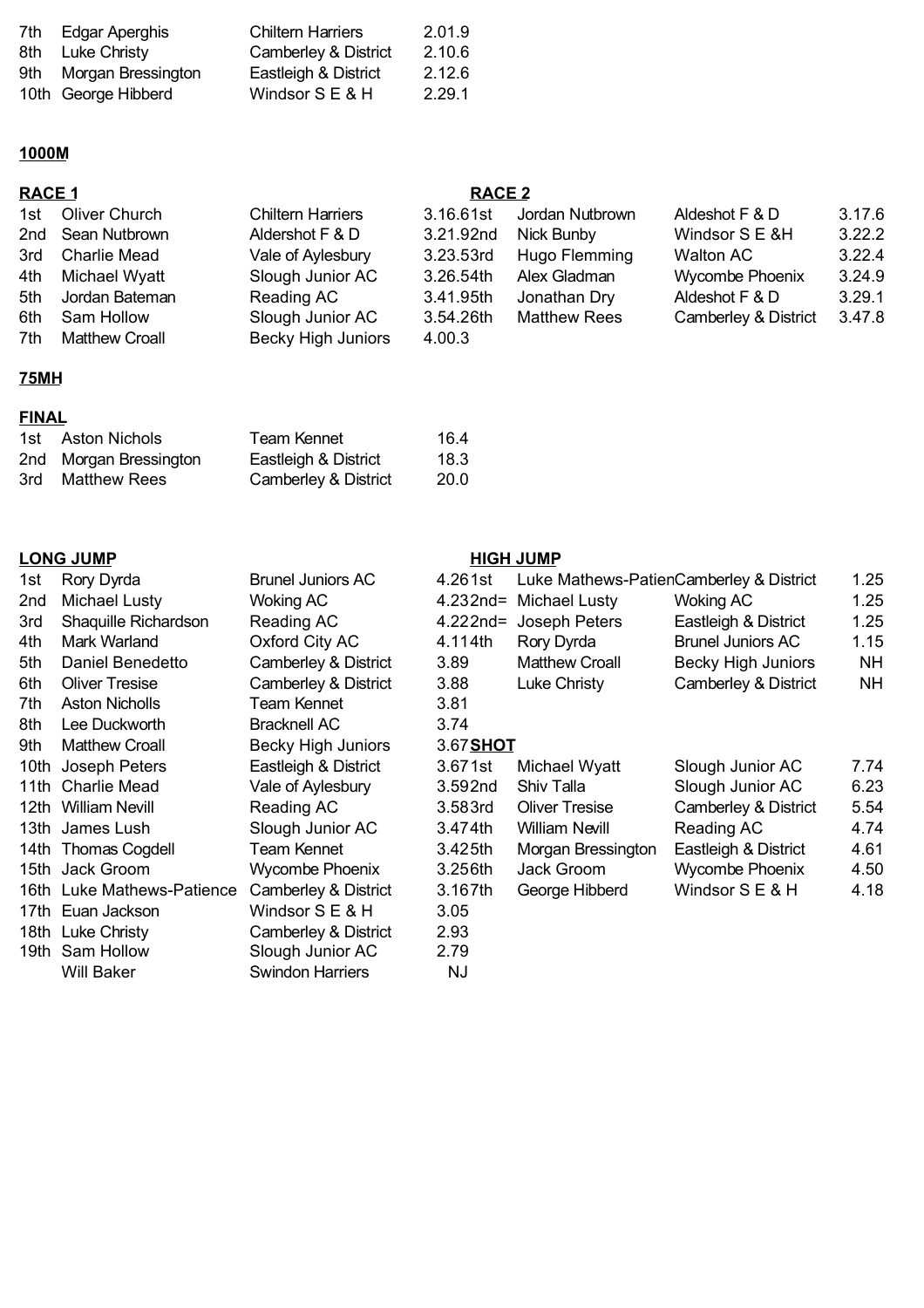#### **UNDER 15 BOYS**

#### **100M**

## **HEAT 1 HEAT 2**

| 1st  | Alex Carr             | <b>Bracknell AC</b>      | 12.21st | Adam Medcraft       | Windsor S E & H                  | 11.8 |
|------|-----------------------|--------------------------|---------|---------------------|----------------------------------|------|
| 2nd  | Marcel Hodge          | Slough Junior AC         | 12.92nd | <b>Arland Craik</b> | <b>Team Kennet</b>               | 12.8 |
| 3rd  | Tom Woods             | <b>Bracknell AC</b>      | 13.23rd |                     | Ainsley Campbell Windsor S E & H | 13.2 |
| l4th | <b>Faris Churcher</b> | <b>Chiltern Harriers</b> | 13.74th | Jonathon Wylie      | <b>Team Kennet</b>               | 13.5 |
| 5th  | Calum Bressington     | Eastleigh & District     | 13.95th | <b>Tom Pocock</b>   | <b>Bracknell AC</b>              | 13.9 |
| 6th  | Joshua Spellman       | Woking AC                | 14.16th | Daniel Large        | <b>Swindon Harriers</b>          | 14.1 |
| 7th  | Peter Quinnel         | Windsor S E & H          | 16.17th | Tom Olerenshaw      | <b>Woking AC</b>                 | 15.0 |
|      |                       |                          | 8th     | <b>Andrew Day</b>   | Reading AC                       | 15.0 |
|      |                       |                          |         |                     |                                  |      |

#### **FINAL**

| 1st | Adam Medcraft           | Windsor S E & H          | 11.8 |
|-----|-------------------------|--------------------------|------|
| 2nd | Alex Carr               | <b>Bracknell AC</b>      | 12.6 |
| 3rd | <b>Arland Craik</b>     | <b>Team Kennet</b>       | 12.8 |
| 4th | Marcel Hodge            | Slough Junior AC         | 13.1 |
| 5th | <b>Ainsley Campbell</b> | Windsor S E & H          | 13.4 |
| 6th | Jonathon Wylie          | <b>Team Kennet</b>       | 13.7 |
| 7th | Tom Woods               | <b>Bracknell AC</b>      | 13.7 |
| 8th | <b>Faris Churcher</b>   | <b>Chiltern Harriers</b> | 13.8 |

#### **200M**

| 1st  | <b>Matt Gillespie</b> | Windsor S E & H        | 26.31st | Adam Medcraft         | Windsor S E & H          | 24.7 |
|------|-----------------------|------------------------|---------|-----------------------|--------------------------|------|
| 2nd  | <b>Arland Craik</b>   | <b>Team Kennet</b>     | 27.12nd | <b>Oliver Howell</b>  | Reading AC               | 26.5 |
| 3rd  | Joseph Hale           | <b>Wycombe Phoenix</b> | 27.23rd | Daniel Large          | <b>Swindon Harriers</b>  | 28.2 |
| l4th | <b>Richard Lee</b>    | <b>Bracknell AC</b>    | 28.34th | <b>Faris Churcher</b> | <b>Chiltern Harriers</b> | 28.9 |
| 5th  | Andrew Day            | Reading AC             | 31.05th | Chris Larsen          | <b>Bracknell AC</b>      | 32.0 |
|      |                       |                        | 6th     | Ravi Talla            | Slough Junior AC         | 33.1 |

#### **HEAT 3 HEAT 4**

| 1st | Marcel Hodge        | Slough Junior AC         | 26.21st |                | Ainsley Campbell Windsor S E & H       | 24.9 |
|-----|---------------------|--------------------------|---------|----------------|----------------------------------------|------|
| 2nd | Tom Woods           | <b>Bracknell AC</b>      | 27.52nd | Alex Carr      | <b>Bracknell AC</b>                    | 25.3 |
| 3rd | <b>Thomas Adams</b> | Camberley & District     | 28.63rd | Jonathon Wylie | <b>Team Kennet</b>                     | 27.4 |
| 4th | <b>Robert Smith</b> | <b>Chiltern Harriers</b> | 29.94th | Tom Pocock     | <b>Bracknell AC</b>                    | 28.3 |
| 5th | Peter Quinnel       | Windsor S E & H          | 34.05th |                | Calum Bressington Eastleigh & District | 28.3 |
|     |                     |                          | 6th     | Matthew Ward   | Slough Junior AC                       | 31.6 |

#### **FINAL**

| 1st | Adam Medcraft           | Windsor S E & H     | 24.2 |
|-----|-------------------------|---------------------|------|
| 2nd | <b>Ainsley Campbell</b> | Windsor S E & H     | 25.5 |
| 3rd | Alex Carr               | <b>Bracknell AC</b> | 25.5 |
| 4th | Marcel Hodge            | Slough Junior AC    | 25.7 |
| 5th | <b>Oliver Howell</b>    | Reading AC          | 26.2 |
| 6th | <b>Matt Gillespie</b>   | Windsor S E & H     | 26.6 |
|     |                         |                     |      |

#### **800M**

| RACE 1 |                 |                         | <b>RACE 2</b> |                         |                          |        |
|--------|-----------------|-------------------------|---------------|-------------------------|--------------------------|--------|
|        | 1st Matt Mooney | Windsor S E & H         |               | 2.10.51st George Carter | Slough Junior AC 2.27.1  |        |
|        | 2nd John Rees   | <b>Swindon Harriers</b> |               | 2.14.82nd Chris Larsen  | Bracknell AC             | 2.34.9 |
| 3rd -  | Connor Vine     | Aldershot F & D         | 2.21.23rd     | Robert Smith            | <b>Chiltern Harriers</b> | 2.35.3 |

#### **HEAT 1 HEAT 2**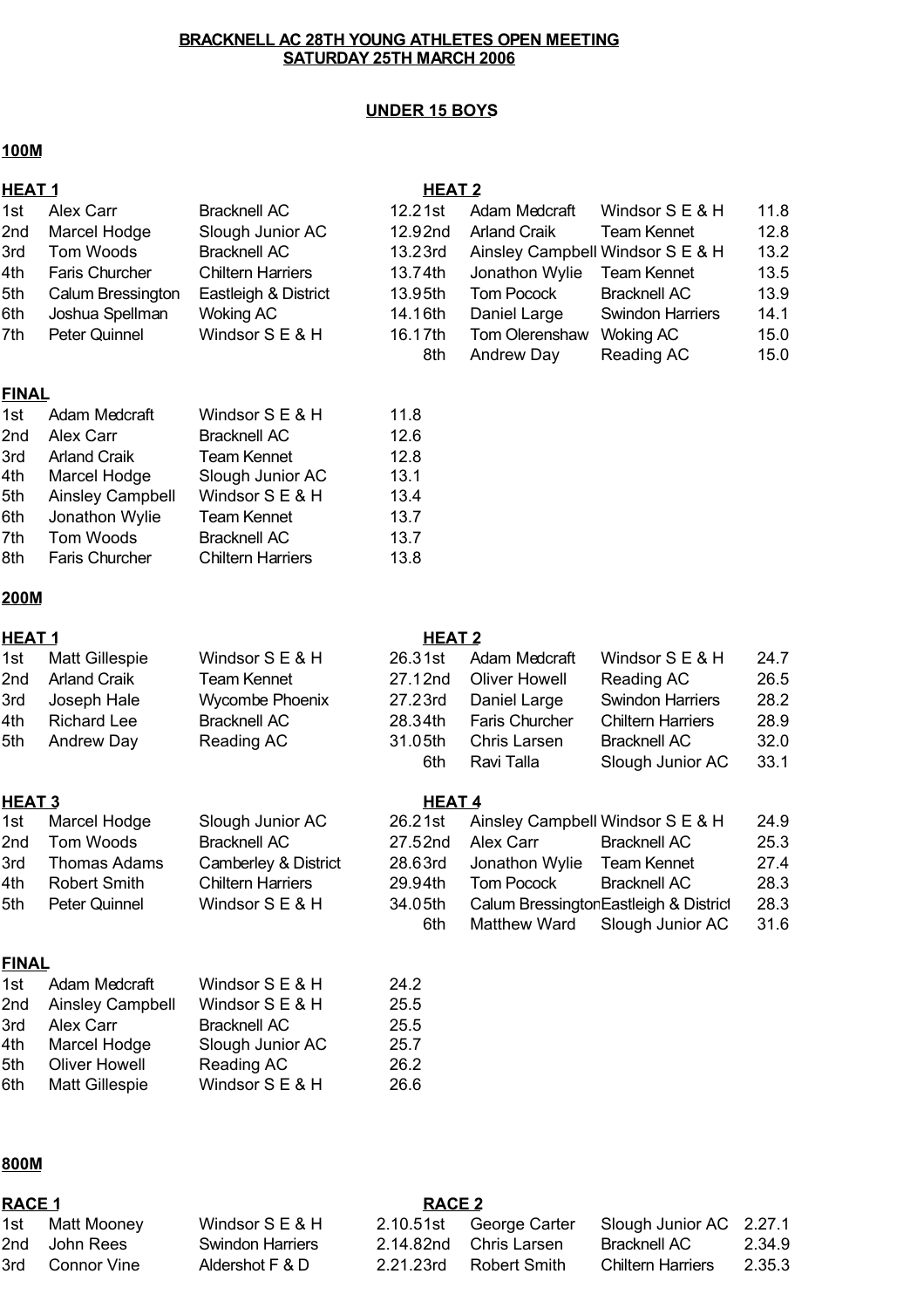| 4th<br>5th<br>6th<br>7th<br>8th                                                     | <b>Matt Gillespie</b><br><b>Thomas Adams</b><br><b>Richard Lee</b><br>Tom Olerenshaw<br>Joshua Murray-How Slough Junior AC                                                                                                                                          | Windsor S E & H<br>Camberley & District<br><b>Bracknell AC</b><br><b>Woking AC</b>                                                                                                                                                                                            | 2.26.64th<br>2.29.65th<br>2.38.56th<br>2.54.17th<br>3.24.6                                                                                        | <b>Ben Sumner</b><br>Peter King                                                                                                                                                                      | Charles Waite-RoBasingstoke & MH<br>Michael Bergson Vale of Aylesbury<br>Reading AC<br>Vale of Aylesbury                                                                                                                            | 2.36.7<br>2.38.4<br>2.39.0<br>2.48.1                                                 |
|-------------------------------------------------------------------------------------|---------------------------------------------------------------------------------------------------------------------------------------------------------------------------------------------------------------------------------------------------------------------|-------------------------------------------------------------------------------------------------------------------------------------------------------------------------------------------------------------------------------------------------------------------------------|---------------------------------------------------------------------------------------------------------------------------------------------------|------------------------------------------------------------------------------------------------------------------------------------------------------------------------------------------------------|-------------------------------------------------------------------------------------------------------------------------------------------------------------------------------------------------------------------------------------|--------------------------------------------------------------------------------------|
| 1500M                                                                               |                                                                                                                                                                                                                                                                     |                                                                                                                                                                                                                                                                               | <b>80MH</b>                                                                                                                                       |                                                                                                                                                                                                      |                                                                                                                                                                                                                                     |                                                                                      |
| 1st<br>2nd<br>3rd<br>4th<br>5th<br>6th                                              | <b>Nick Lingley</b><br>Daniel Loach<br>Jack Allen<br>Alex Watson<br>Sean Wright<br>Peter McHugh                                                                                                                                                                     | <b>Chiltern Harriers</b><br><b>Chiltern Harriers</b><br><b>Woking AC</b><br><b>Chiltern Harriers</b><br>Reading AC<br>Slough Junior AC                                                                                                                                        | 4.42.4 <b>FINAL</b><br>4.56.31st<br>5.01.02nd<br>5.01.23rd<br>5.21.54th<br>5.46.85th<br>6th<br>7th<br>8th                                         | <b>Ashley Fry</b><br><b>Matthew Bezzant</b><br>Kyle Hodge<br>Jonathon Burns<br>Mark Bird<br>Daniel Large<br>Fred Young<br>Jacob Marsh                                                                | Windsor S E & H<br>Windsor S E & H<br>Windsor S E & H<br>Camberley & Distri<br>Camberley & Distri<br><b>Swindon Harriers</b><br>Eastleigh & District<br><b>Swindon Harriers</b>                                                     | 13.0<br>13.3<br>13.3<br>15.5<br>15.7<br>16.5<br>16.7<br>17.9                         |
|                                                                                     | <b>LONG JUMP</b>                                                                                                                                                                                                                                                    |                                                                                                                                                                                                                                                                               |                                                                                                                                                   | <b>HIGH JUMP</b>                                                                                                                                                                                     |                                                                                                                                                                                                                                     |                                                                                      |
| 1st<br>2nd<br>3rd<br>4th<br>5th<br>6th<br>7th<br>8th<br>9th<br>10th<br>11th<br>13th | Domonic D'Souza<br><b>Nick Fennelly</b><br>Tom Woods<br>Calum Bressington<br><b>Connor Vine</b><br><b>Mark Bird</b><br><b>Thomas Adams</b><br><b>Matthew Ward</b><br>Peter McHugh<br><b>Christopher Larsen</b><br>Peter King<br>Tom Olerenshaw<br><b>Tom Pocock</b> | Slough Junior AC<br>Hunts AC<br><b>Bracknell AC</b><br>Eastleigh & District<br>Aldershot F & D<br>Camberley & District<br>Camberley & District<br>Slough Junior AC<br>Slough Junior AC<br><b>Bracknell AC</b><br>Vale of Aylesbury<br><b>Woking AC</b><br><b>Bracknell AC</b> | 5.211st<br>4.932nd<br>4.803rd<br>4.684th<br>4.635th<br>4.406th=<br>4.096th=<br>$3.846$ th=<br>3.738th<br>3.669th<br>3.6310th<br>3.56<br><b>NJ</b> | <b>Carl Prestidge</b><br>Domonic D'Souza<br><b>Richard Lee</b><br>David Walker<br>Mark Bird<br><b>Ben Sumner</b><br>Michael Bergson<br>Jonathan Burns<br>Alex Watson<br>George Carter<br>Jacob Marsh | Reading AC<br>Slough Junior AC<br><b>Bracknell AC</b><br>Slough Junior AC<br>Camberley & Distri<br>Reading AC<br>Vale of Aylesbury<br>Camberley & Distri<br><b>Chiltern Harriers</b><br>Slough Junior AC<br><b>Swindon Harriers</b> | 1.60<br>1.55<br>1.40<br>1.40<br>1.40<br>1.30<br>1.30<br>1.30<br>1.25<br>1.20<br>1.05 |
| <b>HAMMER</b>                                                                       |                                                                                                                                                                                                                                                                     |                                                                                                                                                                                                                                                                               | <b>SHOT</b>                                                                                                                                       |                                                                                                                                                                                                      |                                                                                                                                                                                                                                     |                                                                                      |
| 1st<br>2nd                                                                          | Fred Young<br>Christopher Gilfrin                                                                                                                                                                                                                                   | Eastleigh & District<br>Aldershot F & D                                                                                                                                                                                                                                       | 19.231st<br>15.142nd<br>3rd                                                                                                                       | Fred Young<br><b>Nick Fennelly</b><br><b>Arland Craik</b>                                                                                                                                            | Eastleigh & District<br>Hunts AC<br><b>Team Kennet</b>                                                                                                                                                                              | 9.59<br>8.33<br>6.16                                                                 |
| <b>JAVELIN</b>                                                                      |                                                                                                                                                                                                                                                                     |                                                                                                                                                                                                                                                                               | 4th                                                                                                                                               | Christopher Gilfrin Aldershot F & D                                                                                                                                                                  |                                                                                                                                                                                                                                     | 6.11                                                                                 |
| 1st<br>2nd                                                                          | Jake Rich<br><b>Nick Fennelly</b>                                                                                                                                                                                                                                   | <b>Bracknell AC</b><br>Hunts AC                                                                                                                                                                                                                                               | 36.915th<br>21.196th                                                                                                                              | Jonathan Burns<br>Matthew Ward                                                                                                                                                                       | Camberley & Distri<br>Slough Junior AC                                                                                                                                                                                              | 5.41<br>4.91                                                                         |

7th Timothy George Vale of Aylesbury 4.69 8th Joshua Murray-H $\epsilon$ Slough Junior AC 3.95 Vale of Aylesbury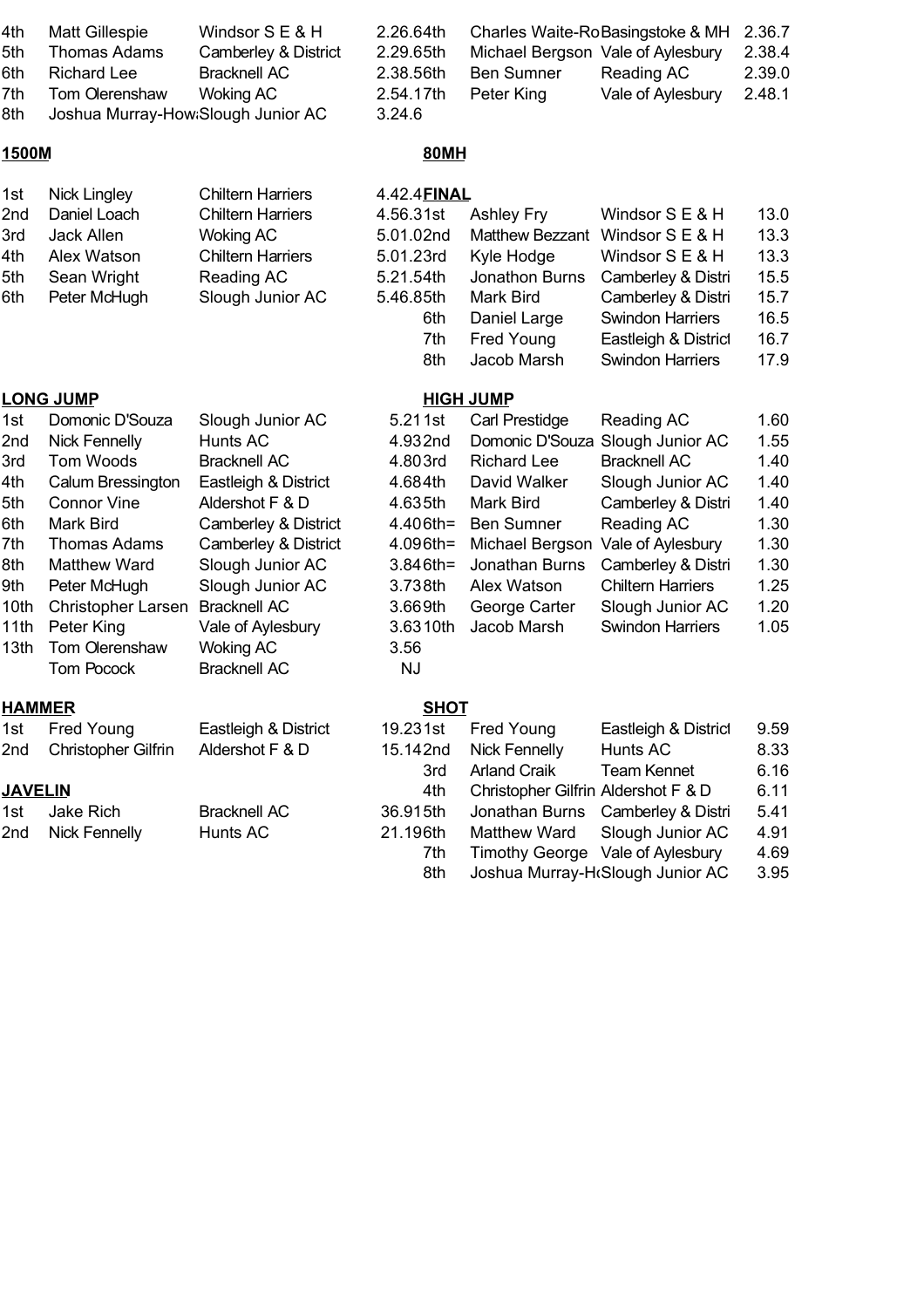#### **UNDER 17 MEN**

#### **100M**

| <b>HEAT1</b> |                       |                         | <b>HEAT 2</b> |                        |                      |      |
|--------------|-----------------------|-------------------------|---------------|------------------------|----------------------|------|
|              | 1st Ben Staines       | <b>Bracknell AC</b>     |               | 12.01st Dean Cooper    | Windsor S E & H      | 11.7 |
|              | 2nd Andrew Bleakey    | Vale of Aylesbury       |               | 12.02nd Daniel James   | Windsor S E & H      | 12.0 |
|              | 3rd Mark Dormer       | Reading AC              | 12.03rd       | <b>William Jenkins</b> | Basingstoke & MH     | 12.1 |
|              | 4th Thomas Rees       | <b>Swindon Harriers</b> |               | 12.24th Gary Steventon | Reading AC           | 12.5 |
|              | 5th Thomas Rogers     | Reading AC              |               | 12.45th Daniel Kennedy | <b>Bracknell AC</b>  | 12.7 |
|              | 6th Assad Shah        | Windsor S E & H         | 13.86th       | <b>Gareth Phillips</b> | Eastleigh & District | 13.0 |
|              | 7th Michael Allwright | <b>Bracknell AC</b>     | 14.17th       | <b>Michael Nevill</b>  | Reading AC           | 13.1 |
|              |                       |                         |               |                        |                      |      |

#### **FINAL**

| 1st Daniel James    | Windsor S E & H         | 11.7 |
|---------------------|-------------------------|------|
| 2nd Ben Staines     | <b>Bracknell AC</b>     | 11.9 |
| 3rd Dean Cooper     | Windsor S E & H         | 11.9 |
| 4th Andrew Bleakey  | Vale of Aylesbury       | 12.0 |
| 5th William Jenkins | Basingstoke & MH        | 12.1 |
| 6th Mark Dormer     | Reading AC              | 12.4 |
| 7th Thomas Rees     | <b>Swindon Harriers</b> | 12.4 |

## **200M**

#### **HEAT 1 HEAT 2**

#### 1st Dwayne Blake Windsor S E & H 23.91st Daniel James Windsor S E & H 23.7 2nd Mark Dormer Reading AC 24.42nd Joe Fordham 24.7 Basingstoke & MH 3rd 24.53rd 25.3 Ben Staines Bracknell AC Matthew Gilfrin Aldershot F & D 4th William Jenkins Basingstoke & MH 24.54th Adam Waind Vale of Aylesbury 25.7 Basingstoke & MH

#### **HEAT 3 FINAL** 1st Dean Cooper Windsor S E & H 24.11st Dwayne Blake Windsor S E & H 23.3 2nd Jamie East Camberley & District 24.82nd Dean Cooper Windsor S E & H 23.9 Newbury AC 24.93rd Daniel James Windsor S E & H 23.9 4th Gary Steventon Reading AC 25.04th William Jenkins Basingstoke & MH 24.1 5th Owain Williams Mycombe Phoenix 25.35th Ben Staines Bracknell AC 24.1 6th Gareth Phillips 25.46th Mark Dormer Reading AC 25.0 3rd Jack Biss Eastleigh & District

| 1st Jamie Barton       | Reading AC             |           | 2.07.01st Tom Bowerman | Aldershot F & D | 4.24.7 |
|------------------------|------------------------|-----------|------------------------|-----------------|--------|
| 2nd Tom Bowerman       | Aldershot F & D        | 2.07.92nd | Thomas Mansell         | Reading AC      | 4.33.1 |
| 3rd Charlie Bennett    | Windsor $S \to \& H$   | 2.14.23rd | Mark Booth             | Wycombe Phoenix | 4.40.1 |
| 4th Joel Mountsey      | Windsor $S \to \& H$   | 2.16.24th | Robbie Dutfield        | Reading AC      | 4.58.4 |
| 5th Ben Todd           | <b>Bracknell AC</b>    | 2.17.3    |                        |                 |        |
| 6th Dominic Summers    | <b>Bracknell AC</b>    | 2.17.8    |                        |                 |        |
| 7th Ben Baker          | <b>Wycombe Phoenix</b> | 2.20.0    |                        |                 |        |
| 8th Edward Price       | Reading AC             | 2.29.6    |                        |                 |        |
| 9th Gregory Smith      | Maidenhead AC          | 2.31.7    |                        |                 |        |
| 10th Michael Allwright | <b>Bracknell AC</b>    | 2.44.3    |                        |                 |        |
|                        |                        |           |                        |                 |        |

#### **100MH**

| 1st Jamie East   |  |
|------------------|--|
| 2nd Josh Gilbert |  |

Bracknell AC

#### **HEAT 1 HEAT 2** 1st Jamie East Camberley & District 14.71st Jack Biss Newbury AC 14.4 14.92nd Thomas Rogers Reading AC 15.1

5th Jordan Palmer 27.25th Reading AC 27.2 Vale of Aylesbury Thomas Mansell

Aldershot F & D

#### **800M 1500M**